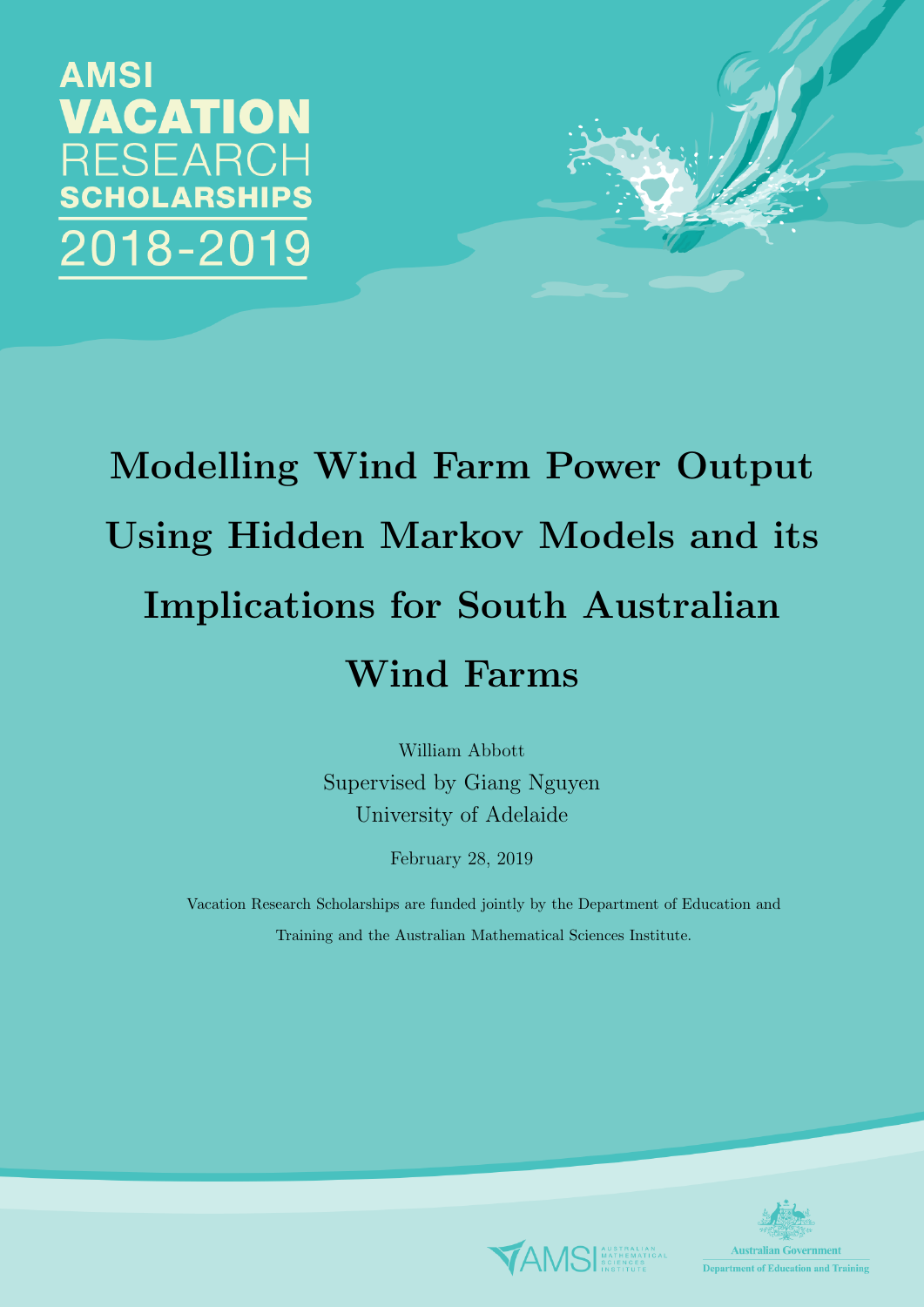# Contents

|                 | 1 Introduction                            | $\boldsymbol{2}$ |
|-----------------|-------------------------------------------|------------------|
| $\bf{2}$        | Preliminaries                             | 3                |
|                 | 2.1                                       | 3                |
| 3               | <b>Expectation-Maximisation Algorithm</b> | 4                |
| 4               | Baum-Welch Algorithm                      | 5                |
|                 | 4.1                                       | 6                |
| $5\phantom{.0}$ | Data                                      | 7                |
| 6               | Results                                   | 8                |
| 7               | <b>Discussion</b>                         | 10               |
| 8               | Conclusion                                | 11               |
| 9               | References                                | 11               |
|                 | 10 Appendix                               | 12               |
|                 |                                           | 12               |
|                 |                                           | 12               |
|                 |                                           | 17               |
|                 |                                           | 22               |
|                 |                                           | 22               |
|                 |                                           | 23               |
|                 | 10.2.3 Zeta function matrix               | 24               |
|                 |                                           | 25               |
|                 |                                           | 26               |
|                 |                                           | 26               |



 $\mathbb{Z}$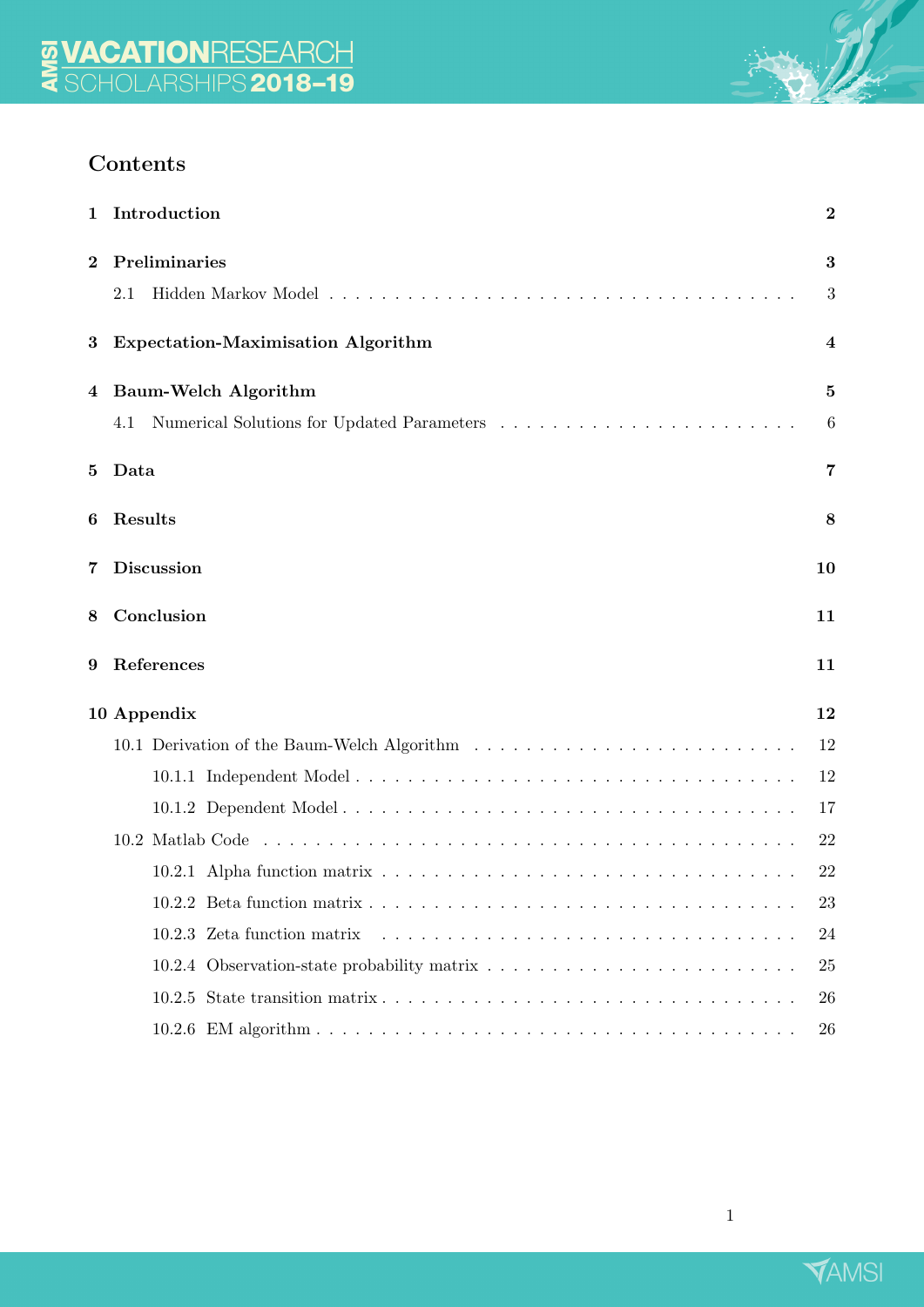

Electricity is one of the most relevant commodities in this era, and the increasing penetration of renewable energy raises questions about South Australia's grid stability. With wind energy comprising a large portion of the total energy produced in South Australia, accurately modelling its behaviour is becoming increasingly important. Hidden Markov Models are a type of mathematical model which describe randomly-varying systems in which there is an unknown entity. The environmental conditions affecting wind farm generation are considered the unknown entity, with the generation amount being the observation. We show that Hidden Markov Models are a viable option to model wind farms; however, higher computational power is needed in order to increase accuracy.

# 1 Introduction

Electricity is one of the worlds most important commodities, and so the stability of the power network is also as important. This is particularly relevant to South Australia, which has been hit recently with power outages. With renewable energy contributing 47.2% to the total electricity generation in 2018 [1], one of the highest rates of renewable energy penetration in the world, with wind-generated electricity consisting 39%, its evolution is especially critical. Due to the intermittent nature of renewable energy, accurate modelling needs to be implemented in order to forecast when extra generation could be needed.

The generators on the South Australian grid are registered with the Australian Energy Market Operator (AEMO). Each generator sends bids to AEMO on the amount of electricity they can generate and the attatched price. AEMO collects these bids and, using an estimate of the electricity demand obtained by measuring the total current usage at specific points in the South Australia grid, chooses which generators to use to minimise the total cost. Then, this total cost determines the spot price. Even over a small timeframe of two days, the demand and price of electricity has many peaks and troughs seen in Figure 1, demonstrating how volatile the market is. In extreme weather events such as heatwaves, demand is substantially higher than normal; however, this is also when non-renewable energy generators find their capacity minimised as the high temperature negatively affects the control systems in the generating plants. This means that the whole of the grid has to rely on intermittent renewable energy. However, with an accurate model, AEMO would plan ahead based on weather and other events in order to ensure that supply and demand match. If it becomes imbalanced, this could result in large price spikes and power outages.

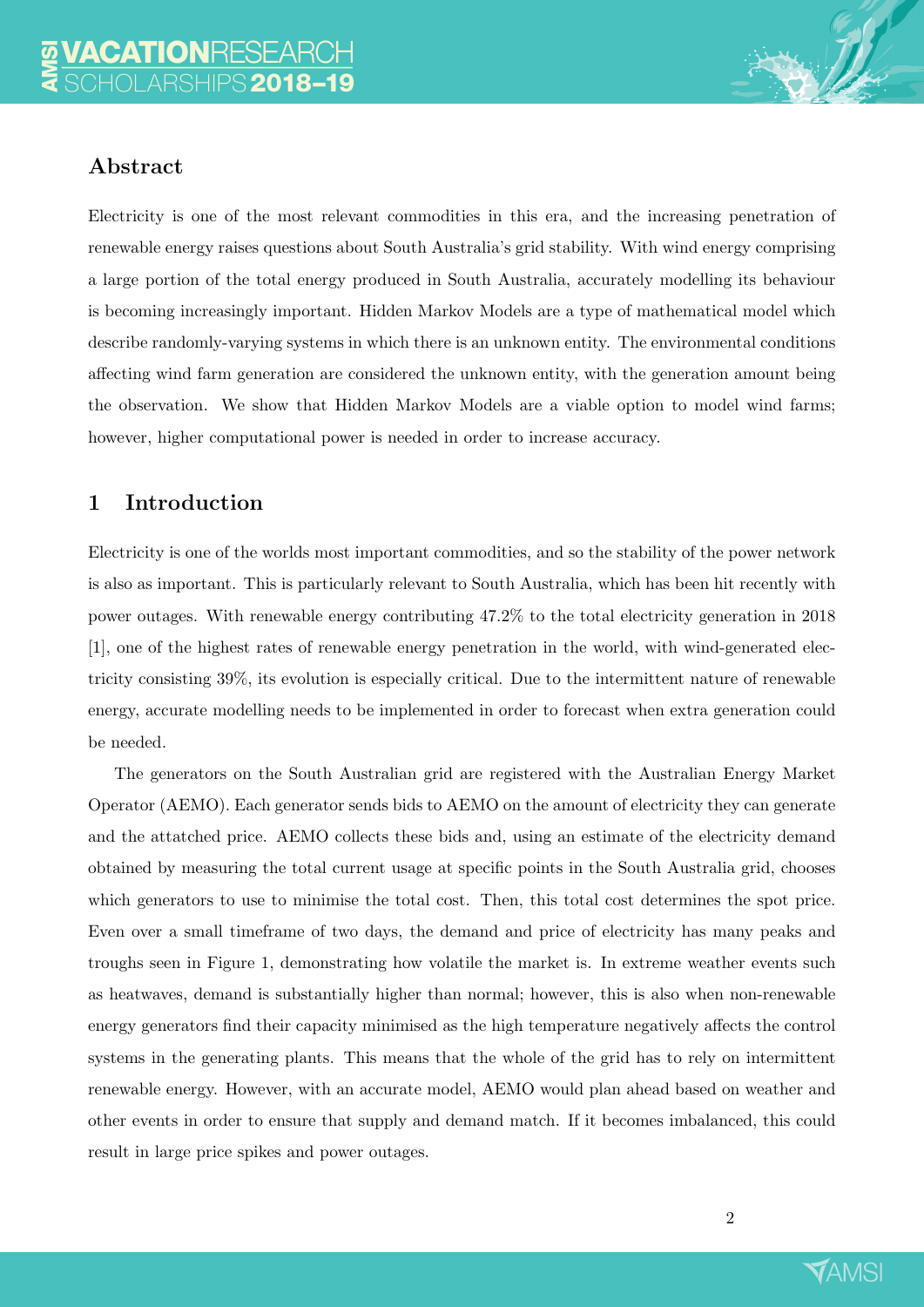There are currently two main methods of modelling wind farm output, either *direct* or *indirect*. The indirect approach first models the wind speed in a given area then uses this to calculate the power output; however, direct modelling of the power output is going to be the focus of this paper, as described in [2].



Figure 1: Spot Price and Predicted Demand from 1/2/19 to 2/2/19 in South Australia

# 2 Preliminaries

## 2.1 Hidden Markov Model

A Hidden Markov Model  $\{X(t), Y(t)\}_{t\in\mathbb{N}}$  is a model that consists of a state sequence  $\{X(t)\}$  and an observation sequence  $\{Y(t)\}.$  We assume the state space of the underlying hidden process is  $S_X = \{1, \ldots, M\}$  and the state space of the observations is  $S_Y = \{1, \ldots, N\}$ . Let the vector  $\mathbf{X_T} = \{1, \ldots, N\}$  $(X_1, \ldots, X_T)$  be the sequence of hidden states the process takes where  $X_t$  is the state of the process at time  $t \in \{1, ..., T\}$  with  $X_t \in S_X$ . Similarly, let  $\boldsymbol{Y_T} = (Y_1, ..., Y_T)$  be the sequence of observations determined by the process, where  $Y_t$  is the observation at time  $t \in \{1, \ldots, T\}$  with  $Y_t \in S_Y$ . A Hidden Markov Model is defined by a vector of parameters  $\theta$  consisting of P,  $\delta$  and  $\pi$ , where P is the state transition matrix of the model,  $\delta$  is the observation-state probability matrix and  $\pi$  is the initial state

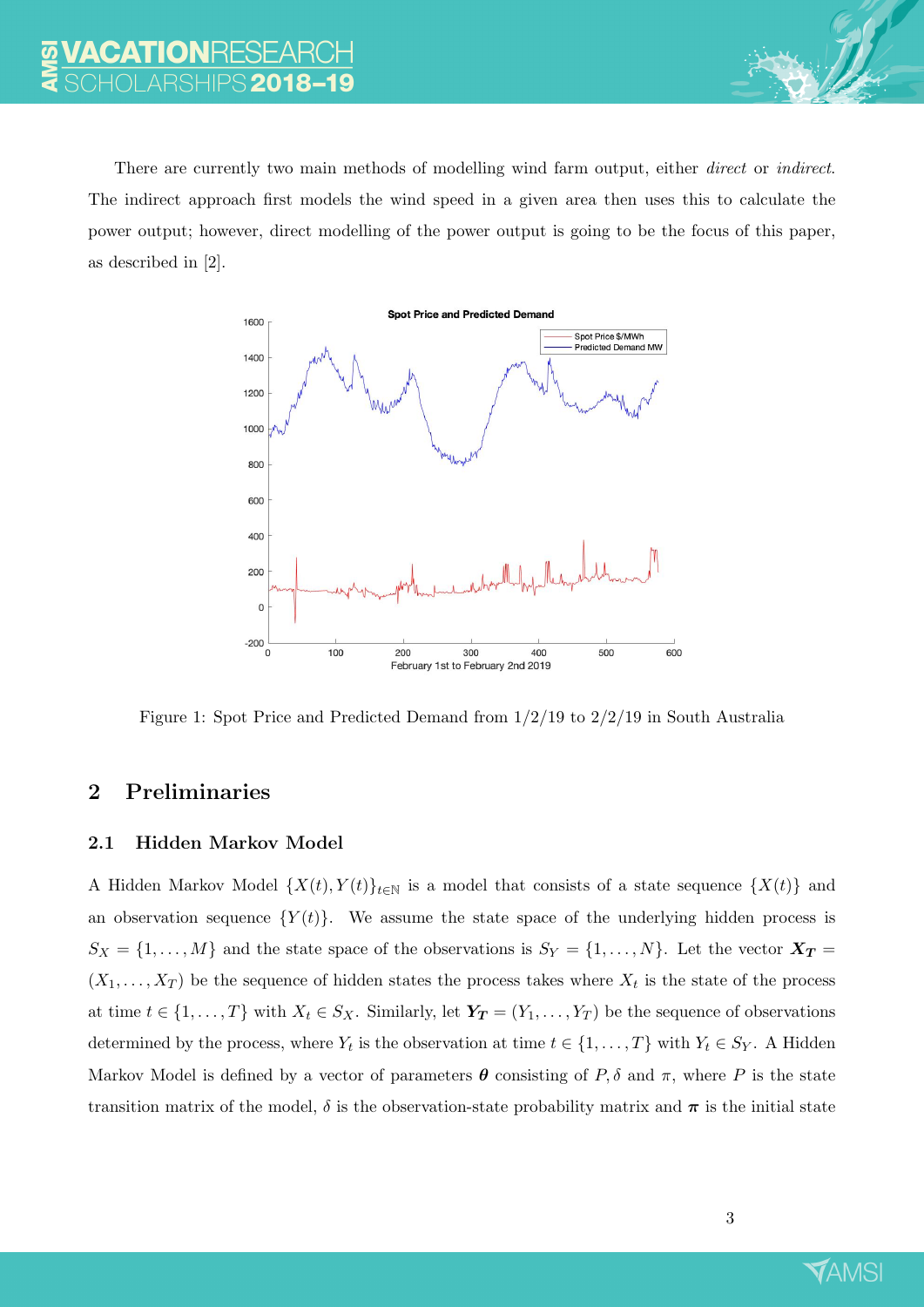

distibution vector,

$$
\pi = [\pi_i]_{i \in \{1, ..., M\}}, \qquad \pi_i = \mathbb{P}(X_1 = i | \boldsymbol{\theta}),
$$
  
\n
$$
P = [P_{i,j}]_{i,j \in \{1, ..., M\}}, \qquad P_{i,j} = \mathbb{P}(X_{t+1} = j | X_t = i, \boldsymbol{\theta}),
$$
  
\n
$$
\delta = [\delta_i(j)]_{i,j \in \{1, ..., M\}}, \qquad \delta_i(j) = \mathbb{P}(Y_t = j | X_t = i, \boldsymbol{\theta}).
$$

A Hidden Markov Model describes a system in which there is a hidden Markovian state sequence determined by a transition matrix and, at each transition, there is an observation that is determined by an observation-state probability matrix. There are two types of Hidden Markov Models: dependent and independent.

A dependent Hidden Markov Model increases the complexity of the normal system by allowing each observation  $\{Y(t)\}\$ to be dependent also on the previous observation  $\{Y(t-1)\}\$ . Because of the additional dependence, the  $\delta_i(j)$  parameter is replaced by  $\delta_{i,k}(j) = \mathbb{P}(Y_t = j \mid Y_{t-1} = k, X_t = i)$  and  $\Delta_{i,j} = \mathbb{P}(Y_1 = j \mid X_1 = i)$ .  $\Delta_{i,j}$  is then the same as  $\delta_i(j)$  for  $t = 1$  and  $\delta_{i,k}(j)$  takes into account that, after the first observation, there is an observation dependence.

An independent Hidden Markov Model erases this dependency so that each observation is conditionally independent on the observation preceding it, if you know the current state. In mathematical terms if we consider the expression

$$
\mathbb{P}(Y_t = y_t \mid Y_{t-1} = y_{t-1}, X_t = x_t),
$$

then

$$
\mathbb{P}(Y_t = y_t | Y_{t-1} = y_{t-1}, X_t = x_t) = \mathbb{P}(Y_t = y_t | X_t = x_t).
$$

Although this simplifies the model, it removes the intuitive dependence of each power output observation on the previous one. However, this information will also be kept in the hidden states as part of the distribution of power output in the independent model, although to a lesser extent.

# 3 Expectation-Maximisation Algorithm

The method we used to estimate the model parameters from the observations is the Expectation-Maximisation (EM) algorithm [4]. Similar to classical parameter estimation for a model, we maximise the likelihood of seeing the particular observation sequence. However, in this model, half of the observations are hidden, and so the idea of the EM algorithm is to replace the missing data with its expectation. This involves summing over the likelihood of each possible state sequence, and multiplying

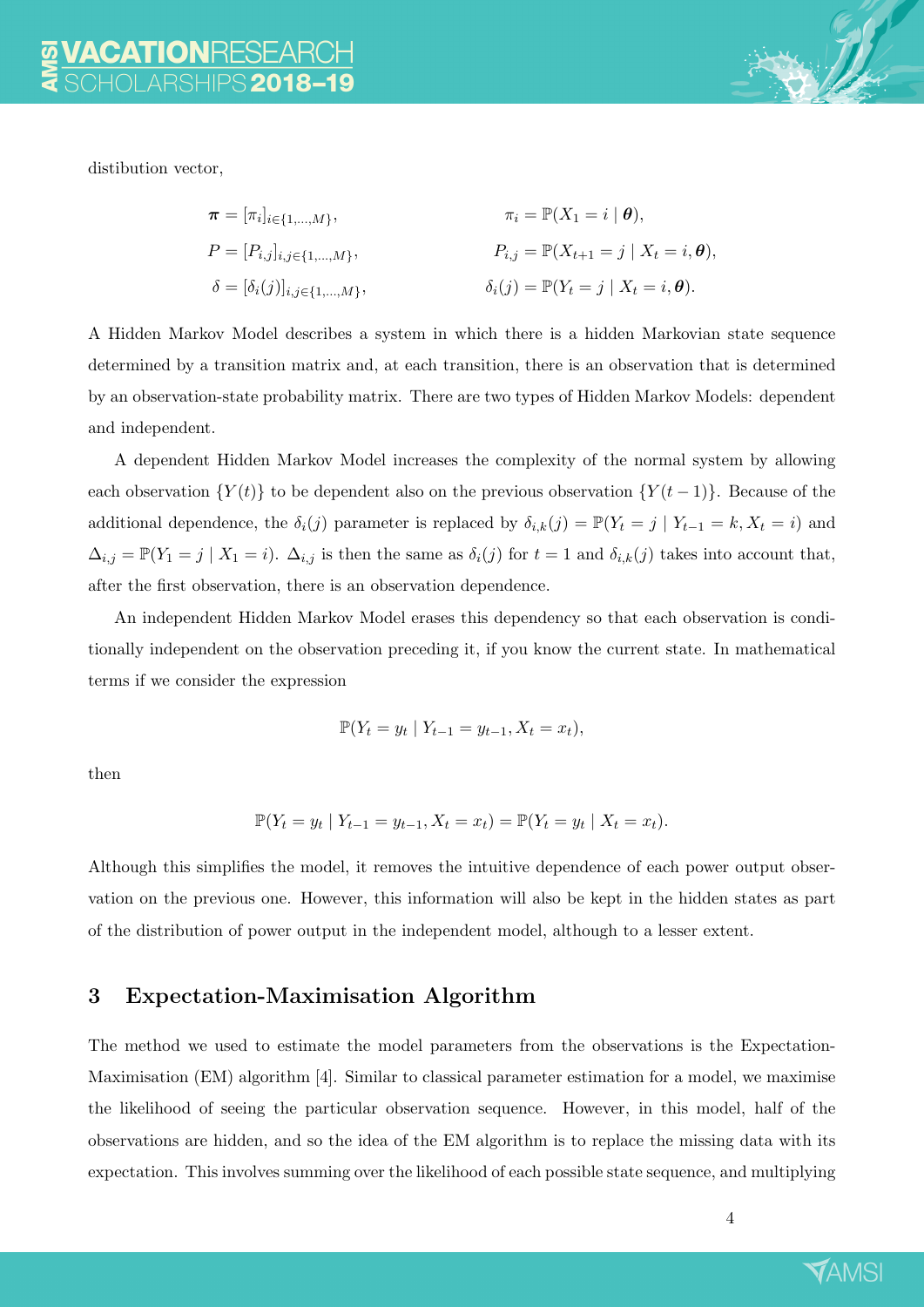by the probability of seeing that state sequence which gives us a weighted likeihood. From this, the likelihood is then maximised over the model parameters.

The EM Algorithm converges to local maximums, however, it usually does so quickly [5]. To increase the chance of finding the global maximum, ten random parameter estimates are used as the initial estimates that are fed into the EM algorithm. Only the final estimates with the highest likelihood are then used. In an ideal situation, 1000 or even 10000 random parameter estimates would be used but due to the reduced computing power, using only ten estimates was feasible.

## 4 Baum-Welch Algorithm

Named after Leonard Baum and Lloyd Welch [3], when the EM Algorithm is applied to a Hidden Markov Model it reduces to the Baum-Welch Algorithm. The model parameters for the  $(n + 1)^{st}$ iteration of the EM algorithm applied to the independent model are

$$
\pi_i = \mathbb{P}(x_1 = i \mid \mathbf{Y}, \boldsymbol{\theta}^n),
$$

$$
\delta_i(j) = \frac{\sum_{t=1}^T \mathbb{P}(x_t = i \mid \mathbf{Y}, \boldsymbol{\theta}^n) \mathbb{I}(y_t = j)}{\sum_{t=1}^T \mathbb{P}(x_t = i \mid \mathbf{Y}, \boldsymbol{\theta}^n)},
$$

$$
P_{i,j} = \frac{\sum_{t=2}^T \mathbb{P}(X_{t-1} = i, X_t = j \mid \mathbf{Y}, \boldsymbol{\theta}^n)}{\sum_{t=2}^T \mathbb{P}(X_{t-1} = i \mid \mathbf{Y}, \boldsymbol{\theta}^n)}.
$$

(For derivation see Appendix.)

For the dependent model  $\delta_i(j)$  is not being estimated, instead, we need to estimate  $\delta_{i,k}(j) = \mathbb{P}(y_t = j \mid$  $y_{t-1} = k, X_t = i$  and  $\Delta_{i,j} = \mathbb{P}(y_1 = j \mid X_1 = i)$ . The parameter estimates for the  $(n+1)^{st}$  iteration of the EM algorithm applied to the dependent model are

$$
\pi_i = \mathbb{P}(x_1 = i | \mathbf{Y}, \boldsymbol{\theta}^n),
$$
  
\n
$$
P_{i,j} = \frac{\sum_{t=2}^T \mathbb{P}(X_{t-1} = i, X_t = j | \mathbf{Y}, \boldsymbol{\theta}^n)}{\sum_{t=2}^T \mathbb{P}(X_{t-1} = i | \mathbf{Y}, \boldsymbol{\theta}^n)},
$$
  
\n
$$
\delta_{i,k}(j) = \frac{\sum_{t=2}^T \mathbb{P}(X_t = i | \mathbf{Y}, \boldsymbol{\theta}^n) \mathbb{I}(y_t = j, y_{t-1} = k)}{\sum_{t=2}^T \mathbb{P}(X_t = i | \mathbf{Y}, \boldsymbol{\theta}^n) \mathbb{I}(y_{t-1} = k)},
$$
  
\n
$$
\Delta_{i,j} = \frac{\mathbb{P}(X_1 = i | \mathbf{Y}, \boldsymbol{\theta}^n) \mathbb{I}(y_1 = j)}{\mathbb{P}(X_1 = i | \mathbf{Y}, \boldsymbol{\theta}^n)}.
$$

(For derivation see Appendix.)

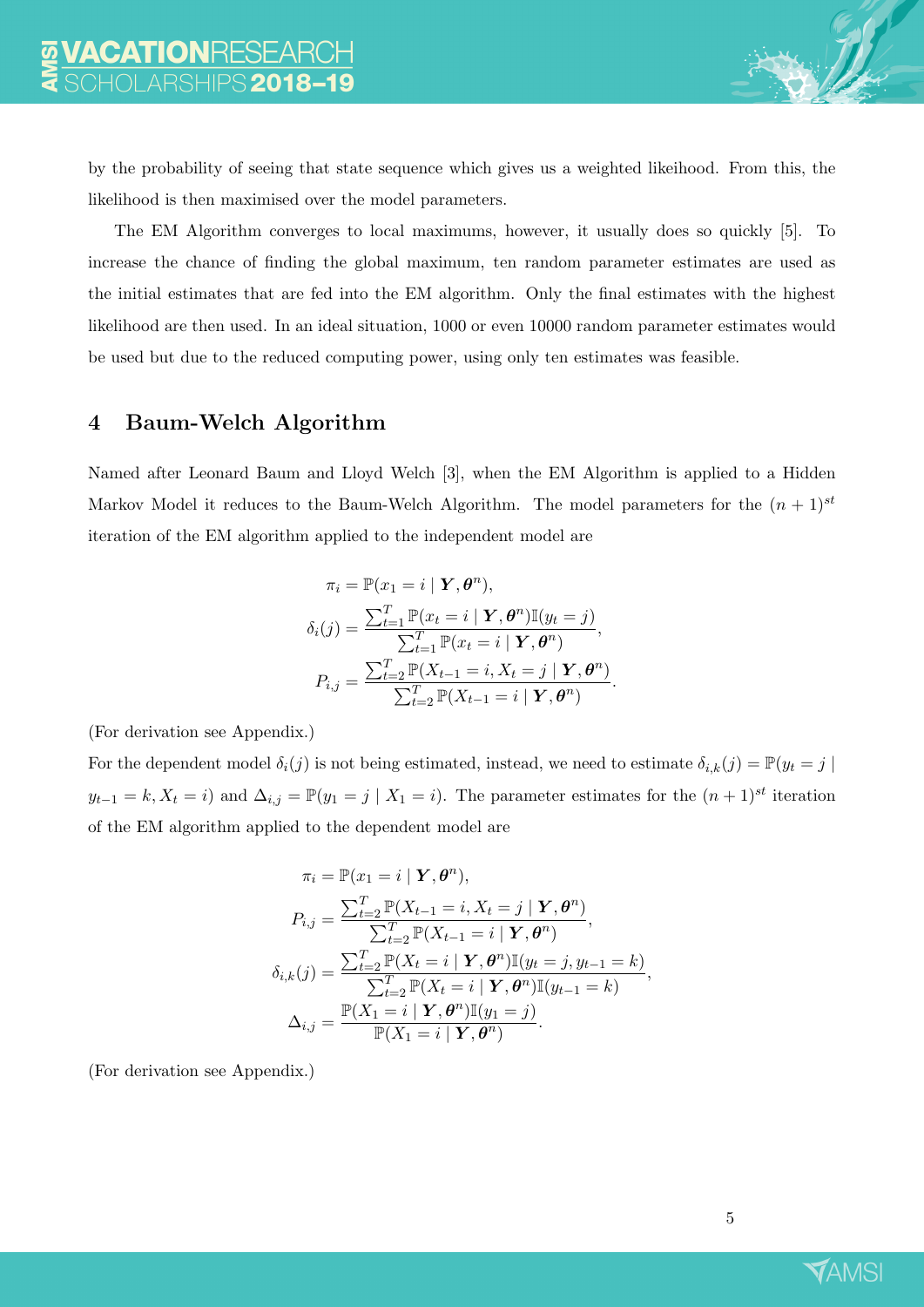

## 4.1 Numerical Solutions for Updated Parameters

There are four main probabilities used to calculate the updated parameters numerically:

$$
\alpha_t(i \mid \boldsymbol{\theta}) = \mathbb{P}(Y_1 = y_1, \dots, Y_t = y_t, X_t = i \mid \boldsymbol{\theta}),
$$
  
\n
$$
\beta_t(i \mid \boldsymbol{\theta}) = \mathbb{P}(Y_{t+1} = y_{t+1}, \dots, Y_T = y_T \mid X_t = i, \boldsymbol{\theta}),
$$
  
\n
$$
\gamma_t(i \mid \boldsymbol{\theta}) = \mathbb{P}(X_t = i \mid Y_1 = y_1, \dots, Y_T = y_T, \boldsymbol{\theta}),
$$
  
\n
$$
\zeta_t(i, j) = \mathbb{P}(X_t = i, X_{t+1} = j \mid \boldsymbol{Y}, \boldsymbol{\theta}).
$$

Both  $\alpha$  and  $\beta$  functions can be calculated recursively, as shown in the Appendix, and easily. When the relevant code is vectorised, the functions can be executed even more efficiently. An important note is that  $\mathbb{P}(Y | \theta) = \sum_{i=1}^{N} \alpha_T(i | \theta)$ , which can be derived straight from the definition:

$$
\sum_{i=1}^{N} \alpha_T(i | \boldsymbol{\theta}) = \sum_{i=1}^{N} \mathbb{P}(Y_1 = y_1, \dots, Y_T = y_T, X_t = i | \boldsymbol{\theta})
$$

$$
= \mathbb{P}(Y_1 = y_1, \dots, Y_T = y_T | \boldsymbol{\theta})
$$

$$
= \mathbb{P}(\boldsymbol{Y} | \boldsymbol{\theta}).
$$

Then,

$$
\gamma_t(i | \theta) = \mathbb{P}(X_t = i | Y_1 = y_1, ..., Y_T = y_T, \theta)
$$
  
= 
$$
\frac{\mathbb{P}(X_t = i, Y_1 = y_1, ..., Y_T = y_T | \theta)}{\mathbb{P}(Y_1 = y_1, ..., Y_T = y_T | \theta)}
$$
  
= 
$$
\frac{\mathbb{P}(Y_{t+1} = y_{t+1}, ..., Y_T = y_T | X_t = i, Y_1 = y_1, ..., Y_t = y_t, \theta) \mathbb{P}(X_t = i, Y_1 = y_1, ..., Y_t = y_t | \theta)}{\mathbb{P}(Y | \theta)}.
$$

We can then use the conditional independence property of the Hidden Markov Model to reduce the expression to

$$
\frac{\mathbb{P}(Y_{t+1} = y_{t+1}, \dots, Y_T = y_T \mid X_t = i, \boldsymbol{\theta}) \mathbb{P}(X_t = i, Y_1 = y_1, \dots, Y_t = y_t \mid \boldsymbol{\theta})}{\mathbb{P}(Y \mid \boldsymbol{\theta})} = \frac{\beta_t(i) \alpha_t(i)}{\mathbb{P}(Y \mid \boldsymbol{\theta})},
$$

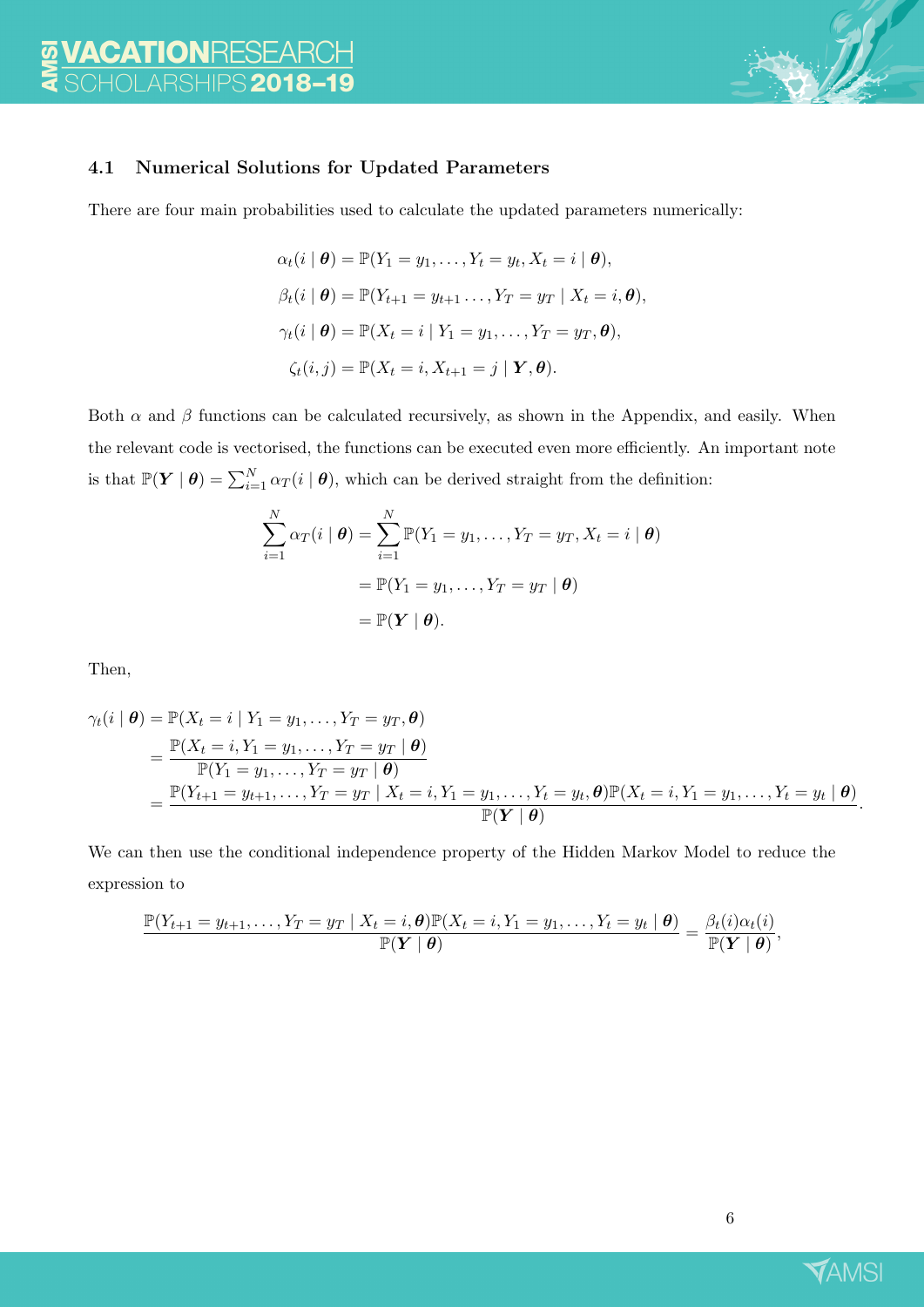

which is straightforward to calculate numerically once the  $\alpha$  and  $\beta$  functions are found. Finally, to calculate  $\zeta$ , note that

$$
\begin{split}\n\zeta_{t}(i,j) &= \mathbb{P}(X_{t} = i, X_{t+1} = j \mid \mathbf{Y}, \boldsymbol{\theta}) \\
&= \frac{\mathbb{P}(X_{t} = i, X_{t+1} = j, \mathbf{Y} \mid \boldsymbol{\theta})}{\mathbb{P}(\mathbf{Y} \mid \boldsymbol{\theta})} \\
&= \frac{\mathbb{P}(Y_{t+2}, \ldots, Y_{T} \mid Y_{1}, \ldots, Y_{t+1}, X_{t+1} = j, X_{t} = i, \boldsymbol{\theta}) \mathbb{P}(Y_{1}, \ldots, Y_{t+1}, X_{t+1} = j, X_{t} = i \mid \boldsymbol{\theta})}{\mathbb{P}(\mathbf{Y} \mid \boldsymbol{\theta})} \\
&= \frac{\beta_{t+1}(j) \mathbb{P}(Y_{t+1} \mid Y_{1}, \ldots, Y_{t}, X_{t+1} = j, X_{t} = i, \boldsymbol{\theta}) \mathbb{P}(Y_{1}, \ldots, Y_{t}, X_{t+1} = j, X_{t} = i \mid \boldsymbol{\theta})}{\mathbb{P}(\mathbf{Y} \mid \boldsymbol{\theta})} \\
&= \frac{\beta_{t+1}(j) \mathbb{P}(Y_{t+1} \mid X_{t+1} = j, \boldsymbol{\theta}) \mathbb{P}(X_{t+1} = j \mid Y_{1}, \ldots, Y_{t}, X_{t} = i, \boldsymbol{\theta}) \mathbb{P}(Y_{1}, \ldots, Y_{t}, X_{t} = i \mid \boldsymbol{\theta})}{\mathbb{P}(\mathbf{Y} \mid \boldsymbol{\theta})} \\
&= \frac{\beta_{t+1}(j) \mathbb{P}(Y_{t+1} \mid X_{t+1} = j, \boldsymbol{\theta}) P_{i,j} \alpha_{t}(i)}{\mathbb{P}(\mathbf{Y} \mid \boldsymbol{\theta})}.\n\end{split}
$$

Now, the updated parameters can be numerically estimated:

$$
\pi_i = \gamma_0(i), \n\sum_{t=1}^{T} \gamma_t(i) \n\delta_i(j) = \frac{y_t - j}{\sum_{t=1}^{T} \gamma_t(i)}, \nP_{i,j} = \frac{\sum_{t=1}^{T-1} \zeta_t(i,j)}{\sum_{t=1}^{T-1} \gamma_t(i)}.
$$

Intuitively, each element of the  $\delta$  matrix is the fraction of time that the system is in a state i and the observed output is j. Similarly, each element in  $P_{i,j}$  is the fraction of time when, on leaving state i, the system moves to state j. Furthermore, each element in  $\pi$  is the fraction of time that the system is in a state  $i$  at the beginning of the sequence.

# 5 Data

The data used to estimate the parameters for the model is from the Australian Energy Market Operator (AEMO), and comprises of the electricity generated at five-minute intervals from all the registered wind farms in South Australia from the  $1/1/2018$  to  $1/1/2019$ . Due to the sheer volume of data, the generation values were combined to retain the daily amount. Even though the wind conditions can vary greatly over the course of a day, amalgamating the data in this way will give an indication of the overall daily trend. Clearly, the model would benefit heavily from including the five-minute intervals but due to restraints on computational power only the daily value was calculated. The data was split into two sections: Jan-Jun and Jul-Dec, to train and to test on, respectively.

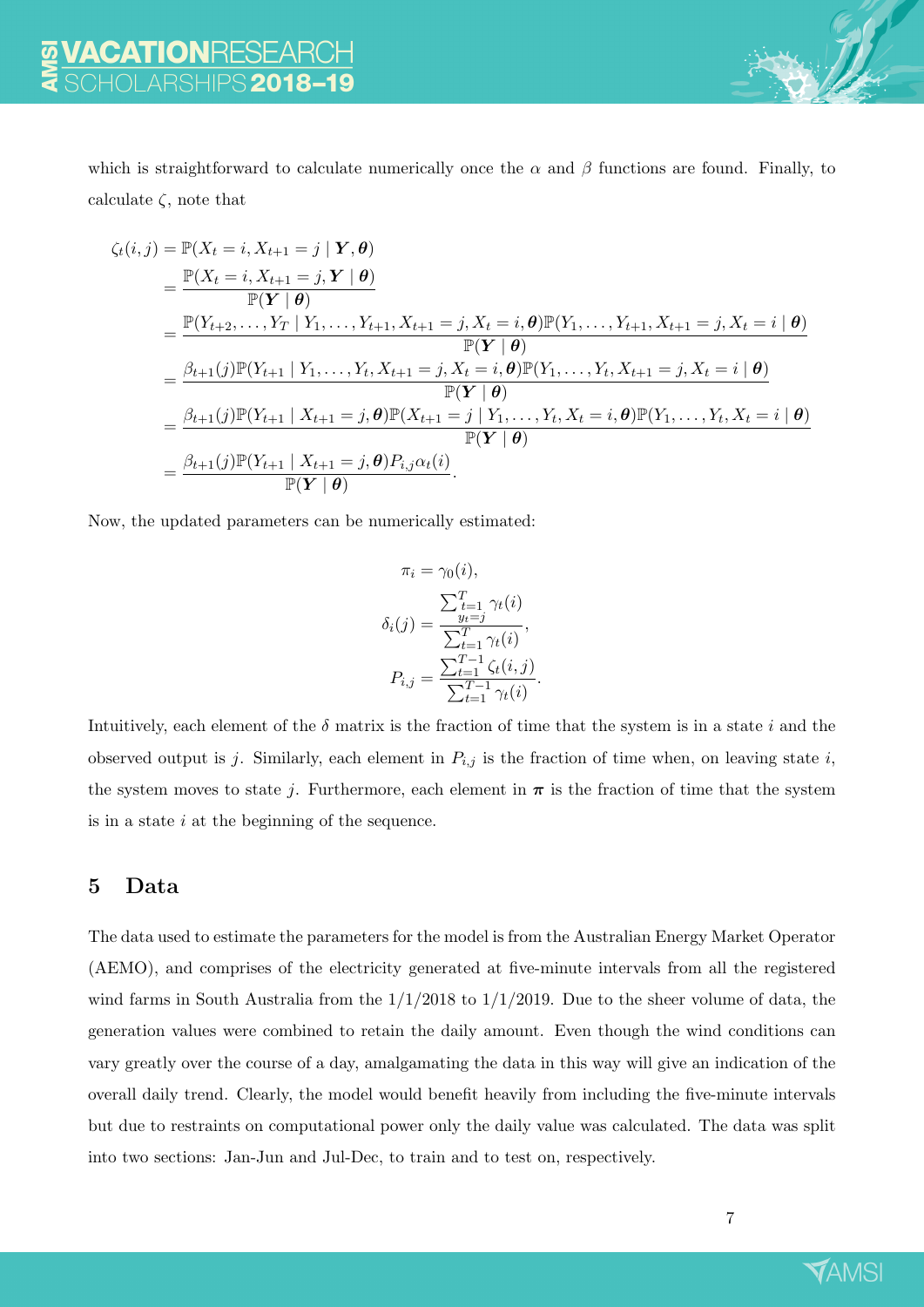



Figure 2: Electricity generation from wind farms in South Australia in 2018 at daily intervals

As seen in Figure 2 there is a cyclic behaviour present in the energy generation; however, there is large variation between one day and the next.

# 6 Results

In order to run the EM Algorithm on the available data, the number of hidden and observed states had to be chosen. In these tests, the number of hidden states chosen were 20 and 60, while the number of observation states tested were 20 and 40. These values were chosen as, if the number of states were larger, more computational power would be needed and if the the number of states was smaller, it would oversimplify the model.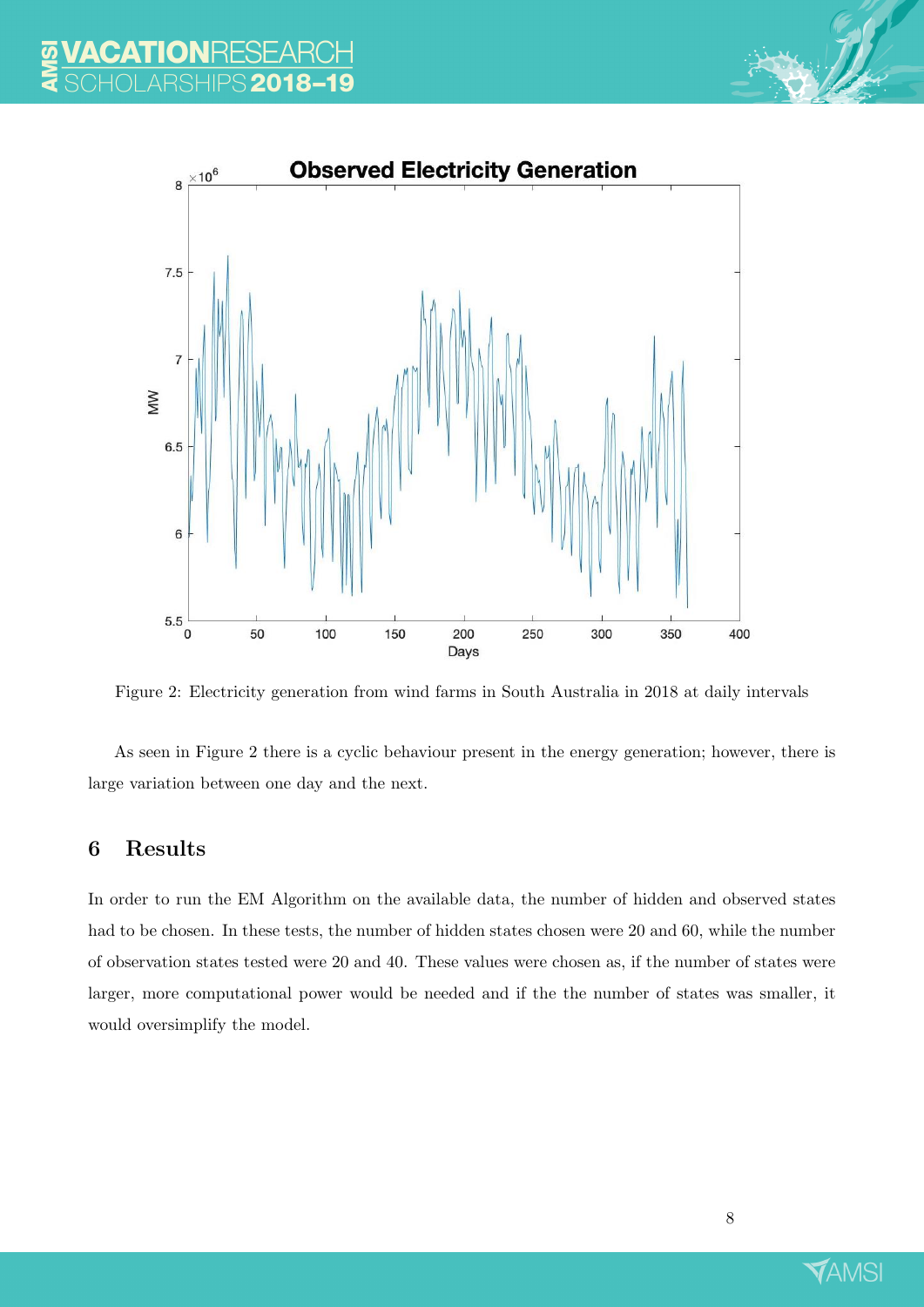



(a) Jan-Jun data with 20 observation states and 20 hidden states



(b) Jul-Dec data with 20 observation states and 20 hidden states



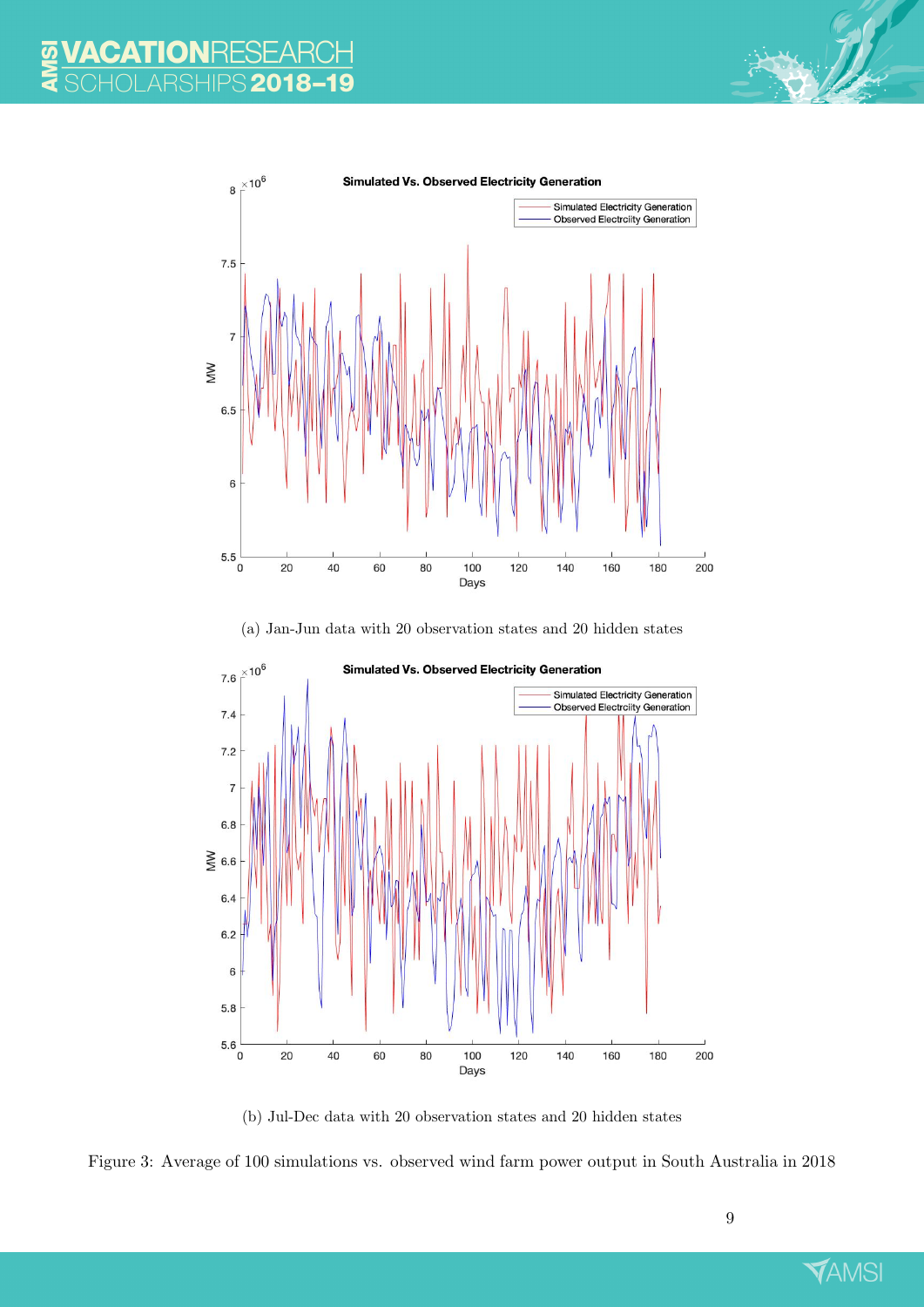

| Number of Hidden States      |    |       |       |  |
|------------------------------|----|-------|-------|--|
|                              |    | 20    | 60    |  |
| Number of Observation States | 40 | 7.35% | 7.20% |  |
|                              | 20 | 7.37% | 6.92% |  |

Table 1: Percentage error of simulation with parameters estimated from Jan-Jun data

|                              | Number of Hidden States |       |        |  |
|------------------------------|-------------------------|-------|--------|--|
|                              |                         | 20    | 60     |  |
| Number of Observation States | 40                      | 7.47% | 7.39%  |  |
|                              | 20                      | 7.16% | 7.02%. |  |

Table 2: Percentage error of simulation with parameters estimated from July-Dec data

# 7 Discussion

As seen in Figure 3a especially, the individual spikes were not always accurate, however the general trend of the data was, supporting the hypothesis that the model would capture the general trend but would not accurately predict individual values. Overall, the error percent was around 7% however did decrease slightly when the number of hidden states increased. Also of note is, when the number of observation states increased the error percentage also increased, which might be due to the increased spread of probability over the larger amount of states.

In order to provide an accurate model with the sheer amount of data, a large number of hidden and observation states needed to be used. Unfortunately, this led to precision and computer memory issues, and so a more simplified version is used. Another issue is that the EM Algorithm frequently converges to local maximums, which makes it difficult to determine when the global maximum has been reached. To mitigate this error, we fed multiple random initial parameters into the EM algorithm and chose the final parameters with the largest likelihood. There is also another approach in determining the model, in which each individual turbine is modelled separately and then the complete model is the sum of all models. However, this would increase the number of hidden and observation state choices drastically.

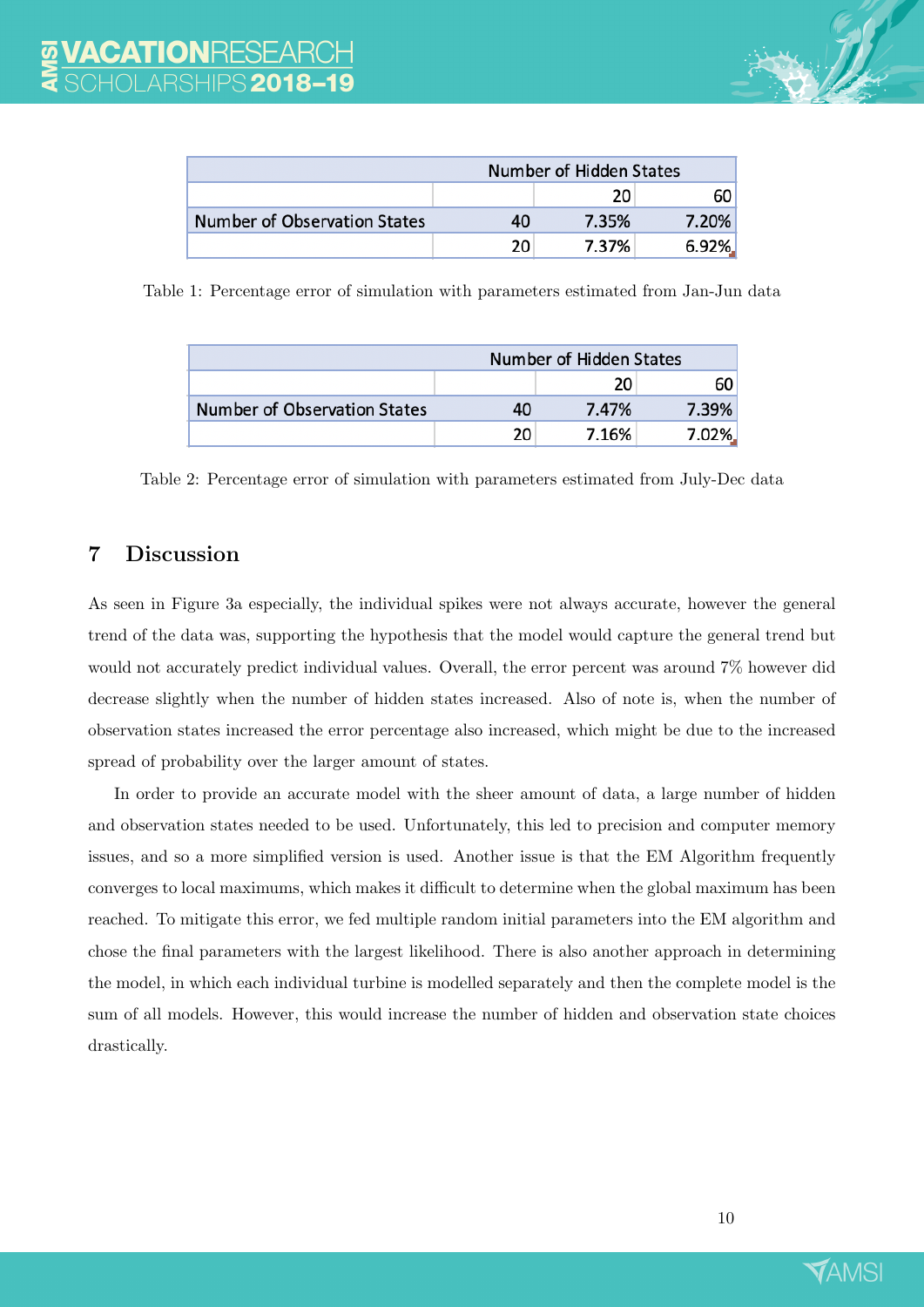

The simulated data reproduced the observed data fairly well even though the individual peaks were not always taken into account Overall HMMs are a simple way of implicitly modelling the myriad of variables that contribute to the power generation of wind farms. Furthermore, with the use of renewable energy on the rise and wind power being the main contributor, more research needs to be done in this area. From the results of the project, we saw that the distribution was reproduced well but with more states and the ability to handle more data, the results would only increase in accuracy. In South Australia, wind power is already one of the leading producers of electricity; as this will only increase with time, more effective modelling solutions are required to accurately estimate and predict the amount of wind generation.

# 9 References

- [1] Australian Energy Market Operator. Australian Wind Energy Forecasting System. Technical report, 2016. accessed online; https://www.aemo.com.au/-/media/Files/ Electricity/NEM/Security\_and\_Reliability/Dispatch/Policy\_and\_Process/2016/ Australian-Wind-Energy-Forecasting-System-AWEFS.pdf.
- [2] D. Bhaumik, D. Crommelin, S. Kapodistria, and A. Zwart. Hidden Markov Models for wind farm power output. IEEE Transactions on Sustainable Energy, 2018.
- [3] A. Churbanov and S. Winters-Hilt. Implementing EM and Viterbi algorithms for Hidden Markov Model in linear memory. Technical report, 2008. accessed online; https://link.springer.com/ article/10.1186/1471-2105-9-224.
- [4] S. Tu. Derivation of Baum-Welch Algorithm for Hidden Markov Models. accessed online; https: //people.eecs.berkeley.edu/~stephentu/writeups/hmm-baum-welch-derivation.pdf.
- [5] L. Xu and M. Jordan. On Convergence Properties of the EM Algorithm for Gaussian Mixtures. accessed online; http://lasa.epfl.ch/teaching/lectures/ML\_Msc/Slides/OnConvergence.pdf.
- [6] J. Yan-Bin. Lagrange Multipliers. Technical report, 2018. accessed online; http://web.cs. iastate.edu/~cs577/handouts/lagrange-multiplier.pdf.

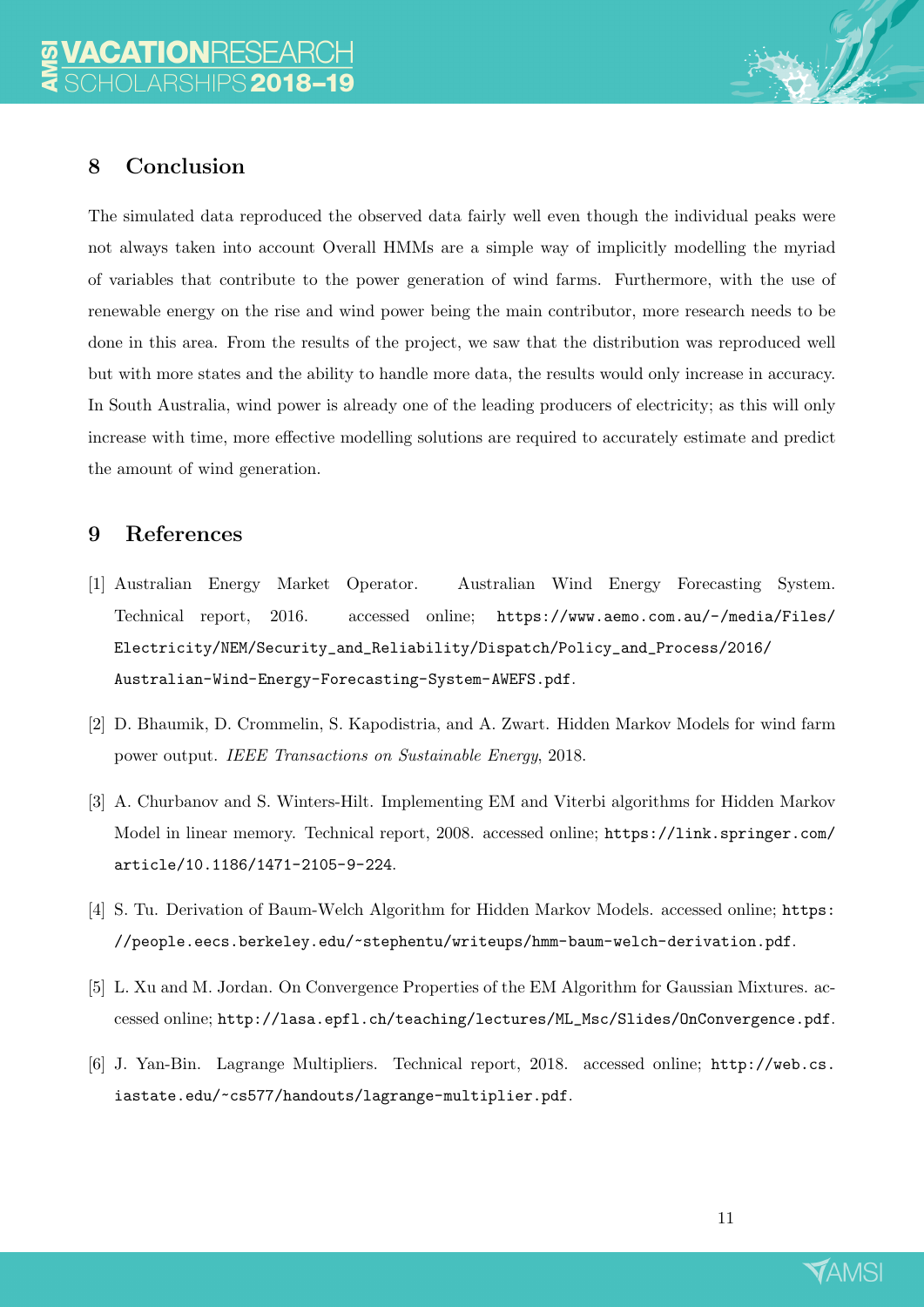

# 10 Appendix

#### 10.1 Derivation of the Baum-Welch Algorithm

This derivation is following the report by Stephen Tu [4] and his arguments are expanded when necessary.

#### 10.1.1 Independent Model

Assume the state space of the underlying hidden process is  $S_X = \{1, \ldots, M\}$  and the state space of the observations is  $S_Y = \{1, ..., N\}$ . Let the vector  $\mathbf{X} = (x_1, ..., x_T)$  be the sequence of hidden states the process takes where  $x_i$  is the state of the process at time  $i \in \{1, ..., T\}$  with  $x_i \in S_X$ . Similarly let  $\boldsymbol{Y} = (y_1, \dots, y_T)$  be the sequence of observations determined by the process where  $y_i$  is the observation inferred by the process at time  $i \in \{1, ..., T\}$  with  $y_i \in S_Y$ :

$$
\theta = (\pi, P, \delta),
$$
  
\n
$$
\pi = [\pi_i]_{i \in \{1, ..., M\}}, \pi_i = \mathbb{P}(x_1 = i | \theta),
$$
  
\n
$$
P = [P_{i,j}]_{i,j \in \{1, ..., M\}}, \qquad P_{i,j} = \mathbb{P}(x_{t+1} = j | x_t = i, \theta),
$$
  
\n
$$
\delta = [\delta_i(j)]_{i,j \in \{1, ..., M\}}, \qquad \delta_i(j) = \mathbb{P}(y_t = j | x_t = i, \theta),
$$

To find the likelihood function  $L(\theta | X, Y)$ ,

$$
L(\theta | \mathbf{X}, \mathbf{Y}) = \mathbb{P}(\mathbf{X}, \mathbf{Y} | \theta)
$$
  
=  $\mathbb{P}(x_1, \dots, x_T, y_1, \dots, y_T | \theta)$   
=  $\mathbb{P}(y_T | x_1, \dots, x_T, y_1, \dots, y_{T-1}, \theta) \mathbb{P}(x_1, \dots, x_T, y_1, \dots, y_{T-1} | \theta)$   
=  $\mathbb{P}(y_T | x_1, \dots, x_T, \theta) \mathbb{P}(x_1, \dots, x_T, y_1, \dots, y_{T-1} | \theta)$ , by conditional independence of  $y_i$ ,  
=  $\mathbb{P}(y_T | x_T, \theta) \mathbb{P}(x_1, \dots, x_T, y_1, \dots, y_{T-1} | \theta)$ , by the Markov property,

This can be extended until all  $y_i$  have been conditioned out:

$$
L(\boldsymbol{\theta} \mid \boldsymbol{X}, \boldsymbol{Y}) = \mathbb{P}(y_T \mid x_T, \boldsymbol{\theta}) \dots \mathbb{P}(y_1 \mid x_1, \boldsymbol{\theta}) \mathbb{P}(x_1, \dots, x_T \mid \boldsymbol{\theta})
$$
  
=  $\mathbb{P}(y_T \mid x_T, \boldsymbol{\theta}) \dots \mathbb{P}(y_1 \mid x_1, \boldsymbol{\theta}) \mathbb{P}(x_T \mid x_1, \dots, x_{T-1}, \boldsymbol{\theta}) \mathbb{P}(x_1, \dots, x_{T-1} \mid \boldsymbol{\theta}).$ 

Then, using the Markov property again, we have

$$
L(\boldsymbol{\theta} \mid \boldsymbol{X}, \boldsymbol{Y}) = \mathbb{P}(y_T \mid x_T, \boldsymbol{\theta}) \dots \mathbb{P}(y_1 \mid x_1, \boldsymbol{\theta}) \mathbb{P}(x_T \mid x_{T-1}, \boldsymbol{\theta}) \mathbb{P}(x_1, \dots, x_{T-1} \mid \boldsymbol{\theta}).
$$

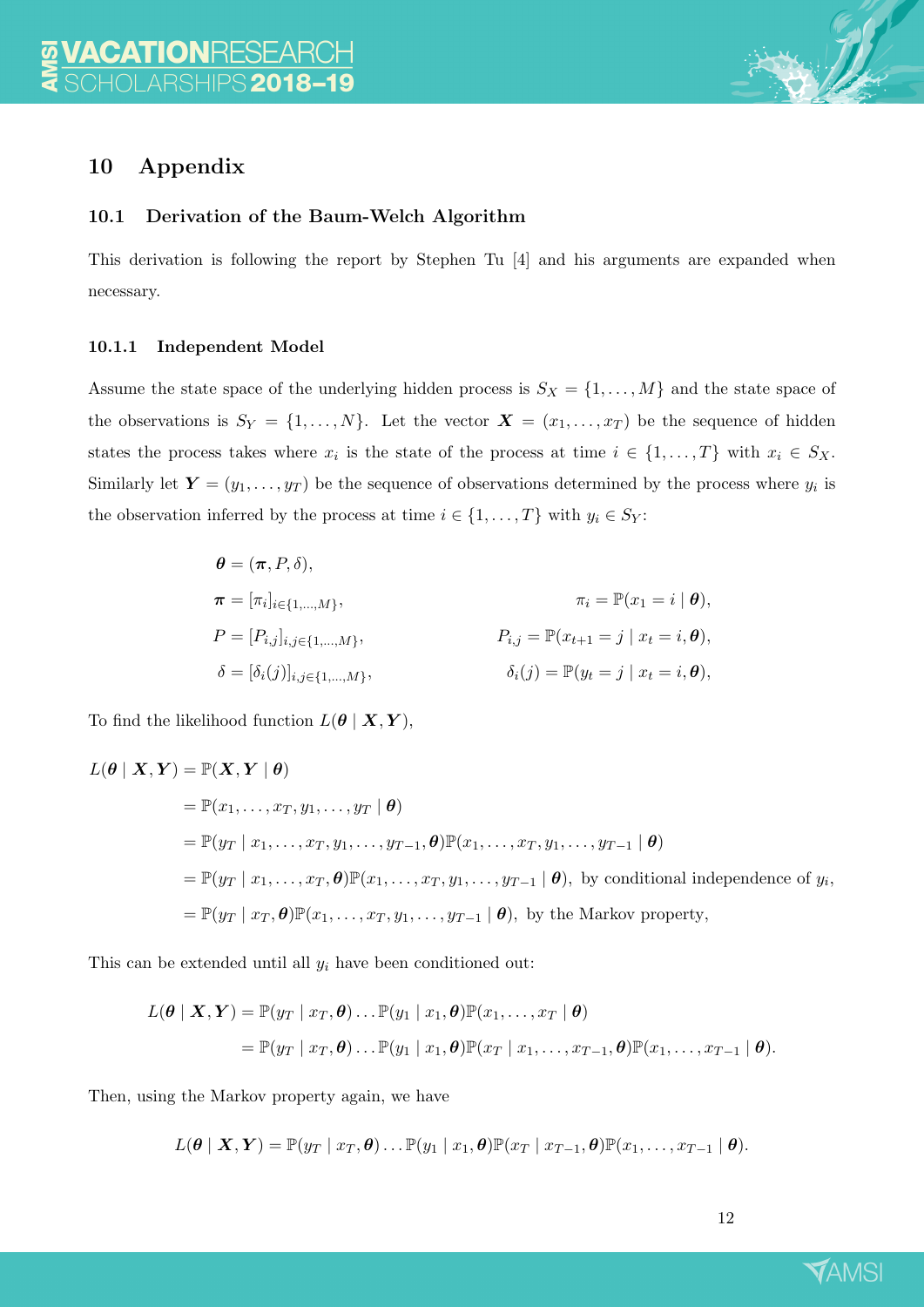

This, again, can be extended as follows

$$
L(\boldsymbol{\theta} \mid \boldsymbol{X}, \boldsymbol{Y}) = \mathbb{P}(y_T \mid x_T, \boldsymbol{\theta}) \dots \mathbb{P}(y_1 \mid x_1, \boldsymbol{\theta}) \mathbb{P}(x_T \mid x_{T-1}, \boldsymbol{\theta}) \dots \mathbb{P}(x_2 \mid x_1, \boldsymbol{\theta}) \mathbb{P}(x_1 \mid \boldsymbol{\theta})
$$
  
=  $\delta_{x_t}(y_t) \dots \delta_{x_1}(y_1) P_{x_{T-1}, x_T} \dots P_{x_1, x_2} \pi_{x_1}$   
=  $\pi_{x_1} \delta_{x_1}(y_1) \prod_{t=2}^T \delta_{x_t}(y_t) P_{x_{t-1}, x_t},$ 

$$
\ell(\theta | \mathbf{X}, \mathbf{Y}) = \log(L(\theta | \mathbf{X}, \mathbf{Y}))
$$
  
\n
$$
= \log \left( \pi_{x_1} \delta_{x_1}(y_1) \prod_{t=2}^T \delta_{x_t}(y_t) P_{x_{t-1}, x_t} \right)
$$
  
\n
$$
= \log(\pi_{x_1}) + \sum_{t=1}^T \log(\delta_{x_1}(y_1)) + \sum_{t=2}^T \log(P_{x_{t-1}, x_t}), \mathbb{E}_{\mathbf{X}|\mathbf{Y}, \theta^n} [\ell(\theta | \mathbf{X}, \mathbf{Y})]
$$
  
\n
$$
= \sum_{\mathbf{X} \in D} \left[ \log(\pi_{x_1}) + \sum_{t=1}^T \log(\delta_{x_1}(y_1)) + \sum_{t=2}^T \log(P_{x_{t-1}, x_t}) \right] \mathbb{P}(\mathbf{X} | \mathbf{Y}, \theta^n).
$$

The constraints placed on the parameters  $\boldsymbol{\theta}$  are:

$$
\sum_{i=1}^{M} \pi_i - 1 = 0,
$$
  
\n
$$
\sum_{j=1}^{M} P_{i,j} - 1 = 0 \ \forall i \in \{1, \dots M\},
$$
  
\n
$$
\sum_{j=1}^{N} \delta_i(j) - 1 = 0 \ \forall i \in \{1, \dots M\}.
$$

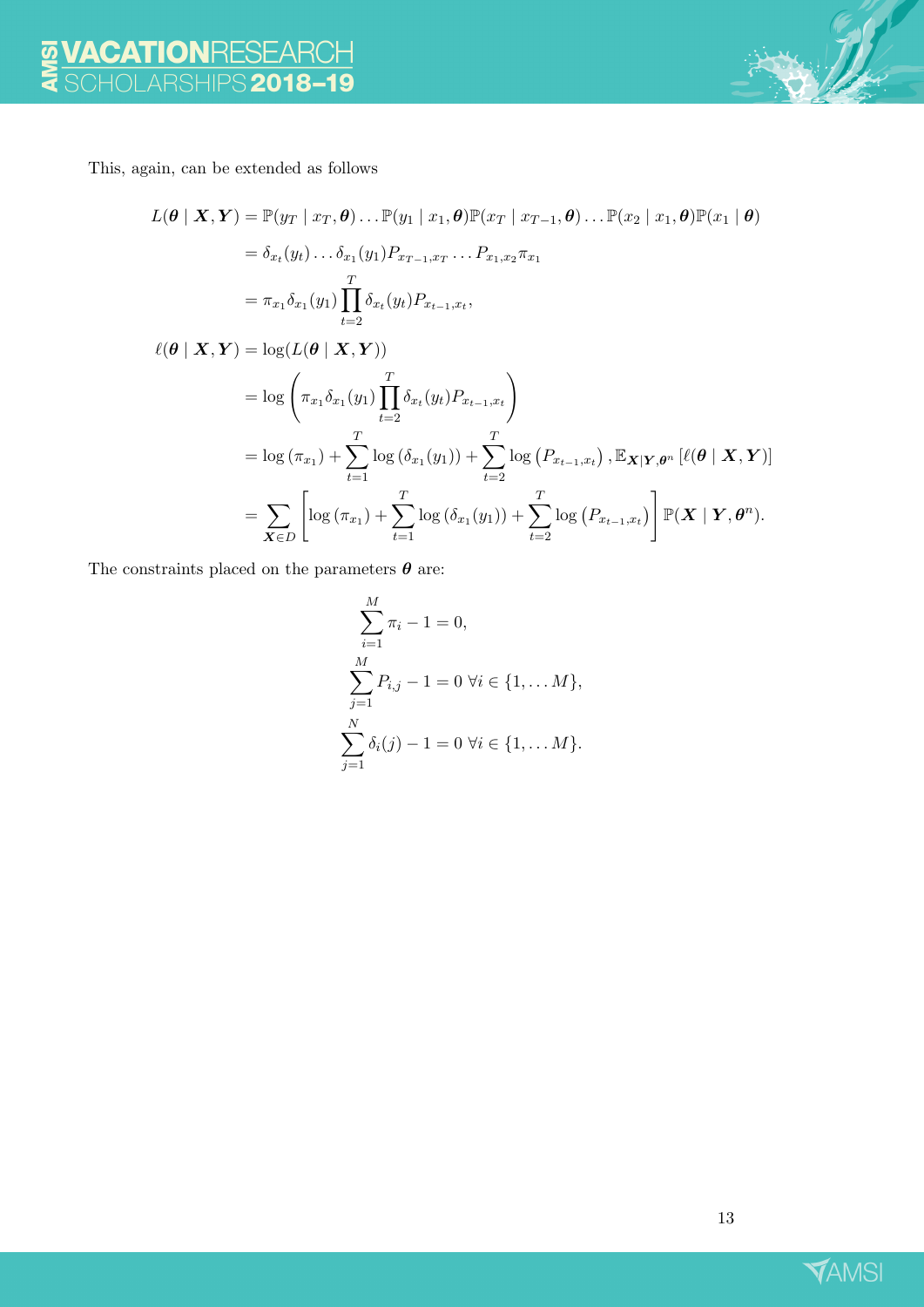

Now to maximise this conditional expectation, Lagrange Multipliers will be used [6]:

$$
\hat{L} = \sum_{\mathbf{X} \in D} \left[ \log (\pi_{x1}) + \sum_{t=1}^{T} \log (\delta_{x1}(y_1)) + \sum_{t=2}^{T} \log (P_{x_{t-1},x_t}) \right] \mathbb{P}(\mathbf{X} \mid \mathbf{Y}, \boldsymbol{\theta}) - \lambda_{\pi} \left( \sum_{i=1}^{M} \pi_{i} - 1 \right) - \sum_{i=1}^{M} \lambda_{P_{i}} \left( \sum_{i=1}^{M} P_{i,j} - 1 \right) - \sum_{i=1}^{M} \lambda_{\delta_{i}} \left( \sum_{j=1}^{N} \delta_{i}(j) - 1 \right),
$$
\n
$$
\frac{\partial \hat{L}}{\partial \pi_{i}} = \frac{\partial}{\partial \pi_{i}} \left[ \sum_{\mathbf{X} \in D} \log (\pi_{x1}) \mathbb{P}(\mathbf{X} \mid \mathbf{Y}, \boldsymbol{\theta}^{n}) \right] - \lambda_{\pi},
$$
\n
$$
= \frac{\partial}{\partial \pi_{i}} \left[ \sum_{\substack{\mathbf{X} \in D \\ x_{1} = i}} \log (\pi_{i}) \mathbb{P}(\mathbf{X} \mid \mathbf{Y}, \boldsymbol{\theta}^{n}) \right] - \lambda_{\pi}, \text{ as the derivative of } \log (\pi_{x1}) \text{ is only non-zero when } x_{1} = i,
$$
\n
$$
= \frac{\partial}{\partial \pi_{i}} \left[ \log (\pi_{i}) \sum_{\substack{\mathbf{X} \in D \\ x_{1} = i}} \mathbb{P}(x_{1} = i, x_{2} = x_{2}, \dots x_{T} = x_{T} \mid \mathbf{Y}, \boldsymbol{\theta}^{n}) \right] - \lambda_{\pi}
$$
\n
$$
= \frac{\partial}{\partial \pi_{i}} \left[ \log (\pi_{i}) \mathbb{P}(x_{1} = i \mid \mathbf{Y}, \boldsymbol{\theta}^{n}) \right] - \lambda_{\pi}
$$
\n
$$
= \frac{\mathbb{P}(x_{1} = i \mid \mathbf{Y}, \boldsymbol{\theta}^{n})}{\pi_{i}} - \lambda_{\pi}.
$$

Now to maximise the conditional expectation, the partial derivative of the Lagrangian must equal zero:

$$
\frac{\mathbb{P}(x_1=i \mid \boldsymbol{Y}, \boldsymbol{\theta}^n)}{\pi_i} - \lambda_{\pi} = 0,
$$

Which leads to

$$
\pi_i = \frac{\mathbb{P}(x_1 = i \mid \mathbf{Y}, \boldsymbol{\theta}^n)}{\lambda_{\pi}}.
$$
\n(1)

Now looking at the partial of  $\hat{L}$  with respect to  $\lambda_{\pi}$ , equating this to zero and substituting in for  $\pi_i$ gives  $\sum_{i=1}^{M} \pi_i - 1 = 0$ , which implies

$$
\sum_{i=1}^{M} \pi_i = 1.
$$
\n<sup>(2)</sup>



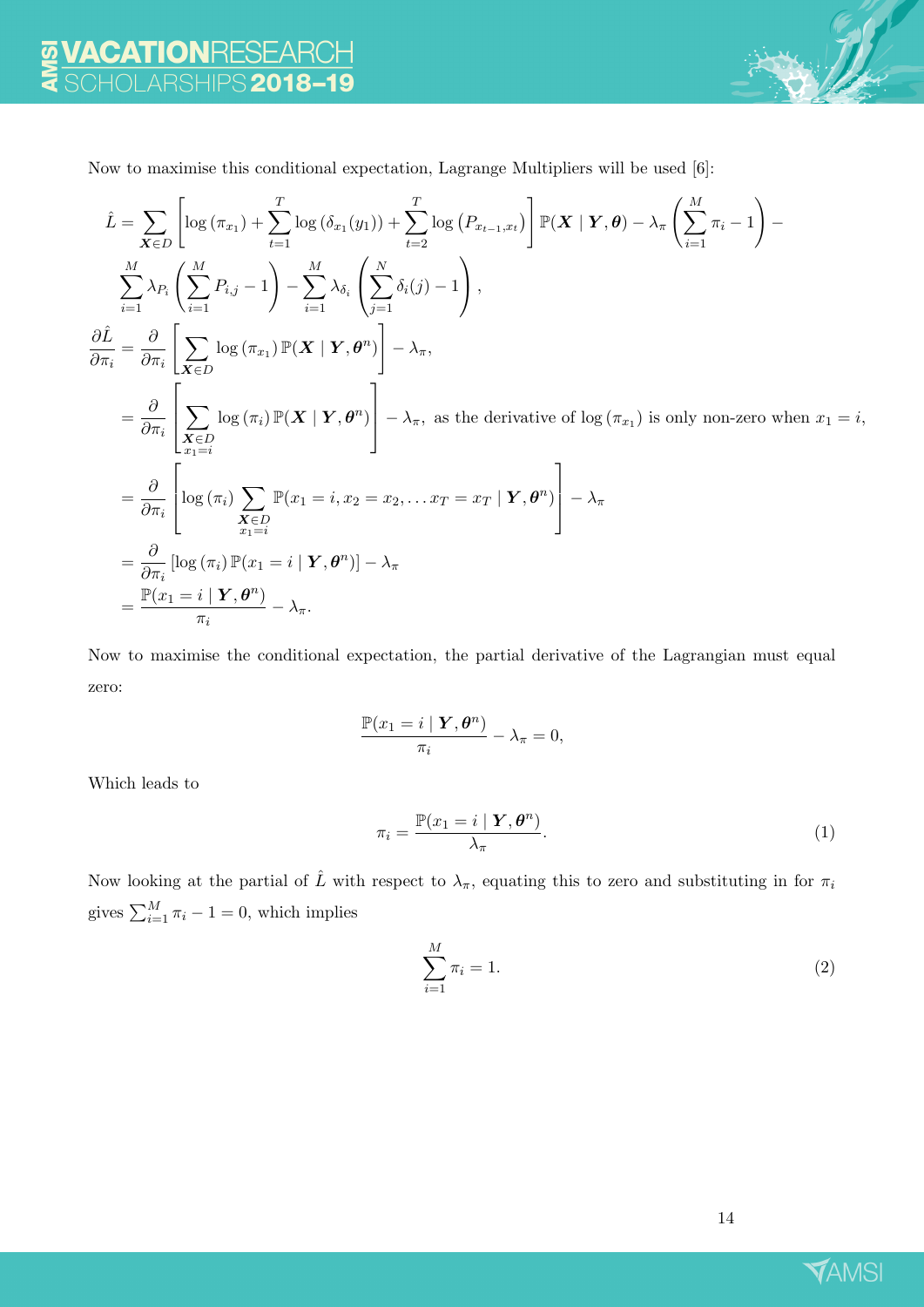SUL

Then, by  $(1)$  and  $(2)$ ,

$$
\sum_{i=1}^{M} \frac{\mathbb{P}(x_1 = i \mid \mathbf{Y}, \boldsymbol{\theta}^n)}{\lambda_{\pi}} = 1
$$

$$
\Leftrightarrow \sum_{i=1}^{M} \frac{\mathbb{P}(x_1 = i, \mathbf{Y} \mid \boldsymbol{\theta})}{\mathbb{P}(\mathbf{Y} \mid \boldsymbol{\theta}^n)} = \lambda_{\pi}
$$

$$
\Leftrightarrow \frac{1}{\mathbb{P}(\mathbf{Y} \mid \boldsymbol{\theta})} \sum_{i=1}^{M} \mathbb{P}(x_1 = i, \mathbf{Y} \mid \boldsymbol{\theta}^n) = \lambda_{\pi}
$$

$$
\Leftrightarrow \frac{\mathbb{P}(\mathbf{Y} \mid \boldsymbol{\theta}^n)}{\mathbb{P}(\mathbf{Y} \mid \boldsymbol{\theta}^n)} = \lambda_{\pi}
$$

$$
\Rightarrow \lambda_{\pi} = 1.
$$

Therefore,

$$
\pi_i = \frac{\mathbb{P}(x_1 = i \mid \boldsymbol{Y}, \boldsymbol{\theta}^n)}{\lambda_{\pi}} = \mathbb{P}(x_1 = i \mid \boldsymbol{Y}, \boldsymbol{\theta}^n).
$$

Now looking at  $\delta_i(j)$ ,

$$
\frac{\partial \hat{L}}{\partial \delta_i(j)} = \frac{\partial}{\partial \delta_i(j)} \left[ \sum_{\mathbf{X} \in D} \sum_{t=1}^T \log \left( \delta_{x_t}(y_t) \right) \mathbb{P}(\mathbf{X} \mid \mathbf{Y}, \boldsymbol{\theta}^n) \right] - \lambda_{\delta_i}.
$$

The partial derivative is only non-zero if  $x_t = i$ , which reduces the sum to

$$
\frac{\partial \hat{L}}{\partial \delta_i(j)} = \frac{\partial}{\partial \delta_i(j)} \left[ \sum_{t=1}^T \sum_{\substack{\mathbf{x} \in D \\ x_t=i}} \log \left( \delta_i(y_t) \right) \mathbb{P}(x_1 = x_1, \dots, x_t = i, \dots, x_T = x_T \mid \mathbf{Y}, \boldsymbol{\theta}^n) \right] - \lambda_{\delta_i}
$$
\n
$$
= \frac{\partial}{\partial \delta_i(j)} \left[ \sum_{t=1}^T \log \left( \delta_i(y_t) \right) \sum_{\substack{\mathbf{x} \in D \\ x_t=i}} \mathbb{P}(x_1 = x_1, \dots, x_t = i, \dots, x_T = x_T \mid \mathbf{Y}, \boldsymbol{\theta}^n) \right] - \lambda_{\delta_i}
$$
\n
$$
= \frac{\partial}{\partial \delta_i(j)} \left[ \sum_{t=1}^T \log \left( \delta_i(y_t) \right) \mathbb{P}(x_t = i \mid \mathbf{Y}, \boldsymbol{\theta}^n) \right] - \lambda_{\delta_i}
$$
\n
$$
= \sum_{t=1}^T \frac{\mathbb{P}(x_t = i \mid \mathbf{Y}, \boldsymbol{\theta}^n) I(y_t = j)}{\delta_i(j)} - \lambda_{\delta_i}.
$$

For a maximum to occur the partial derivative needs to equal zero, that is,

$$
\sum_{t=1}^{T} \frac{\mathbb{P}(x_t = i \mid \boldsymbol{Y}, \boldsymbol{\theta}^n) I(y_t = j)}{\delta_i(j)} - \lambda_{\delta_i} = 0
$$
  

$$
\Rightarrow \delta_i(j) = \sum_{t=1}^{T} \frac{\mathbb{P}(x_t = i \mid \boldsymbol{Y}, \boldsymbol{\theta}^n) I(y_t = j)}{\lambda_{\delta_i}}.
$$

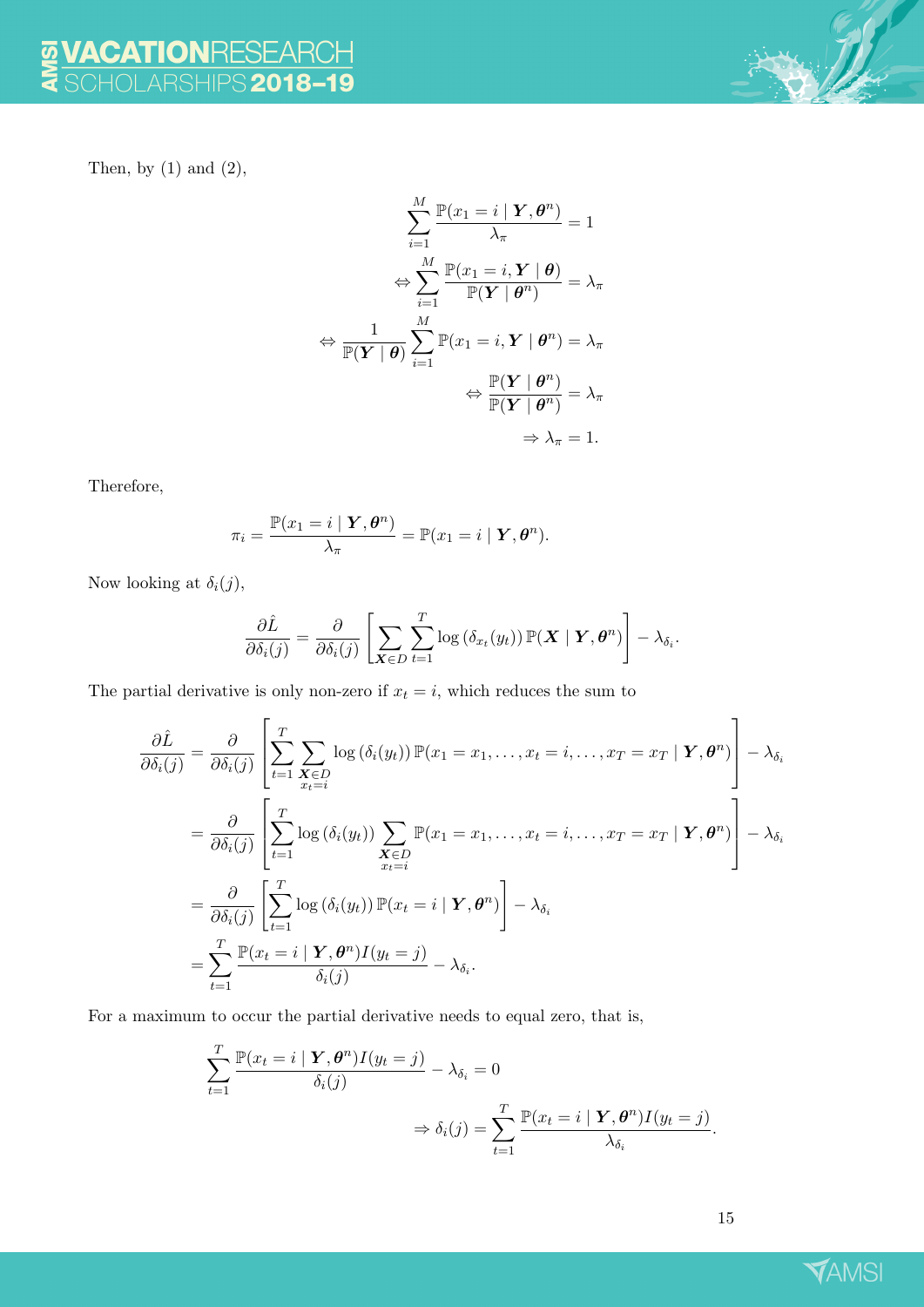

$$
\frac{\partial \hat{L}}{\partial \lambda_{\delta_i}} = -\left(\sum_{j=1}^N \delta_i(j) - 1\right) = 0
$$
  
\n
$$
\Leftrightarrow \sum_{j=1}^N \delta_i(j) = 1
$$
  
\n
$$
\Leftrightarrow \sum_{j=1}^N \sum_{t=1}^T \frac{\mathbb{P}(x_t = i \mid \mathbf{Y}, \boldsymbol{\theta}^n) I(y_t = j)}{\lambda_{\delta_i}} = 1
$$
  
\n
$$
\Leftrightarrow \sum_{t=1}^T \sum_{j=1}^N \frac{\mathbb{P}(x_t = i \mid \mathbf{Y}, \boldsymbol{\theta}^n) I(y_t = j)}{\lambda_{\delta_i}} = 1
$$
  
\n
$$
\Leftrightarrow \sum_{t=1}^T \frac{\mathbb{P}(x_t = i \mid \mathbf{Y}, \boldsymbol{\theta}^n)}{\lambda_{\delta_i}} = 1
$$
  
\n
$$
\Rightarrow \lambda_{\delta_i} = \sum_{t=1}^T \mathbb{P}(x_t = i \mid \mathbf{Y}, \boldsymbol{\theta}^n) = \sum_{t=1}^T \mathbb{P}(x_t = i \mid \mathbf{Y}, \boldsymbol{\theta}^n) = \sum_{t=1}^T \mathbb{P}(x_t = i \mid \mathbf{Y}, \boldsymbol{\theta}^n) = \sum_{t=1}^T \mathbb{P}(x_t = i \mid \mathbf{Y}, \boldsymbol{\theta}^n) = \sum_{t=1}^T \mathbb{P}(x_t = i \mid \mathbf{Y}, \boldsymbol{\theta}^n) = \sum_{t=1}^T \mathbb{P}(x_t = i \mid \mathbf{Y}, \boldsymbol{\theta}^n) = \sum_{t=1}^T \mathbb{P}(x_t = i \mid \mathbf{Y}, \boldsymbol{\theta}^n) = \sum_{t=1}^T \mathbb{P}(x_t = i \mid \mathbf{Y}, \boldsymbol{\theta}^n) = \sum_{t=1}^T \mathbb{P}(x_t = i \mid \mathbf{Y}, \boldsymbol{\theta}^n) = \sum_{t=1}^T \mathbb{P}(x_t = i \mid \mathbf{Y}, \boldsymbol{\theta}^n) = \sum_{t=1}^T \mathbb{P}(x_t = i \mid \mathbf{Y}, \boldsymbol{\theta}^n) = \sum_{t=1}^T \mathbb{P}(x_t = i \mid \mathbf{Y}, \boldsymbol{\theta
$$

Therefore,

$$
\delta_i(j) = \sum_{t=1}^T \frac{\mathbb{P}(x_t = i \mid \mathbf{Y}, \boldsymbol{\theta}^n) I(y_t = j)}{\lambda_{\delta_i}},
$$

$$
\delta_i(j) = \frac{\sum_{t=1}^T \mathbb{P}(x_t = i \mid \mathbf{Y}, \boldsymbol{\theta}^n) I(y_t = j)}{\sum_{t=1}^T \mathbb{P}(x_t = i \mid \mathbf{Y}, \boldsymbol{\theta}^n)}.
$$

Taking the partial derivative with respect to the state transition probabilities gives

$$
\frac{\partial \hat{L}}{\partial P_{i,j}} = \frac{\partial}{\partial P_{i,j}} \left[ \sum_{\mathbf{X} \in D} \sum_{t=2}^T \log \left( P_{x_{t-1},x_t} \right) \mathbb{P}(\mathbf{X} \mid \mathbf{Y}, \boldsymbol{\theta}^n) \right] - \lambda_{P_i}.
$$

After swapping the summations, since the partial derivative of the expression is only non-zero when  $x_{t-1} = i$  and  $x_t = j$ , all other terms can be dropped from the summation, giving rise to

$$
\frac{\partial \hat{L}}{\partial P_{i,j}} = \frac{\partial}{\partial P_{i,j}} \left[ \sum_{\substack{t=2 \\ t=2}}^T \sum_{\substack{\mathbf{X} \in D \\ x_{t-1} = i \\ x_t = j}} \log(P_{i,j}) \right] \mathbb{P}(X_1 = x_1, \dots, X_{t-1} = i, X_t = j, \dots, X_T = x_T \mid \mathbf{Y}, \boldsymbol{\theta}^n) \right] - \lambda_{P_i}.
$$

Collapsing the sum using the Law of Total Probability gives

$$
\frac{\partial \hat{L}}{\partial P_{i,j}} = \frac{\partial}{\partial P_{i,j}} \left[ \sum_{t=2}^{T} \log(P_{i,j}) \right] \mathbb{P}(X_{t-1} = i, X_t = j \mid \mathbf{Y}, \boldsymbol{\theta}^n) \right] - \lambda_{P_i}
$$

$$
= \sum_{t=2}^{T} \frac{\mathbb{P}(X_{t-1} = i, X_t = j \mid \mathbf{Y}, \boldsymbol{\theta}^n)}{P_{i,j}} - \lambda_{P_i}.
$$

 $\binom{n}{k}$ .

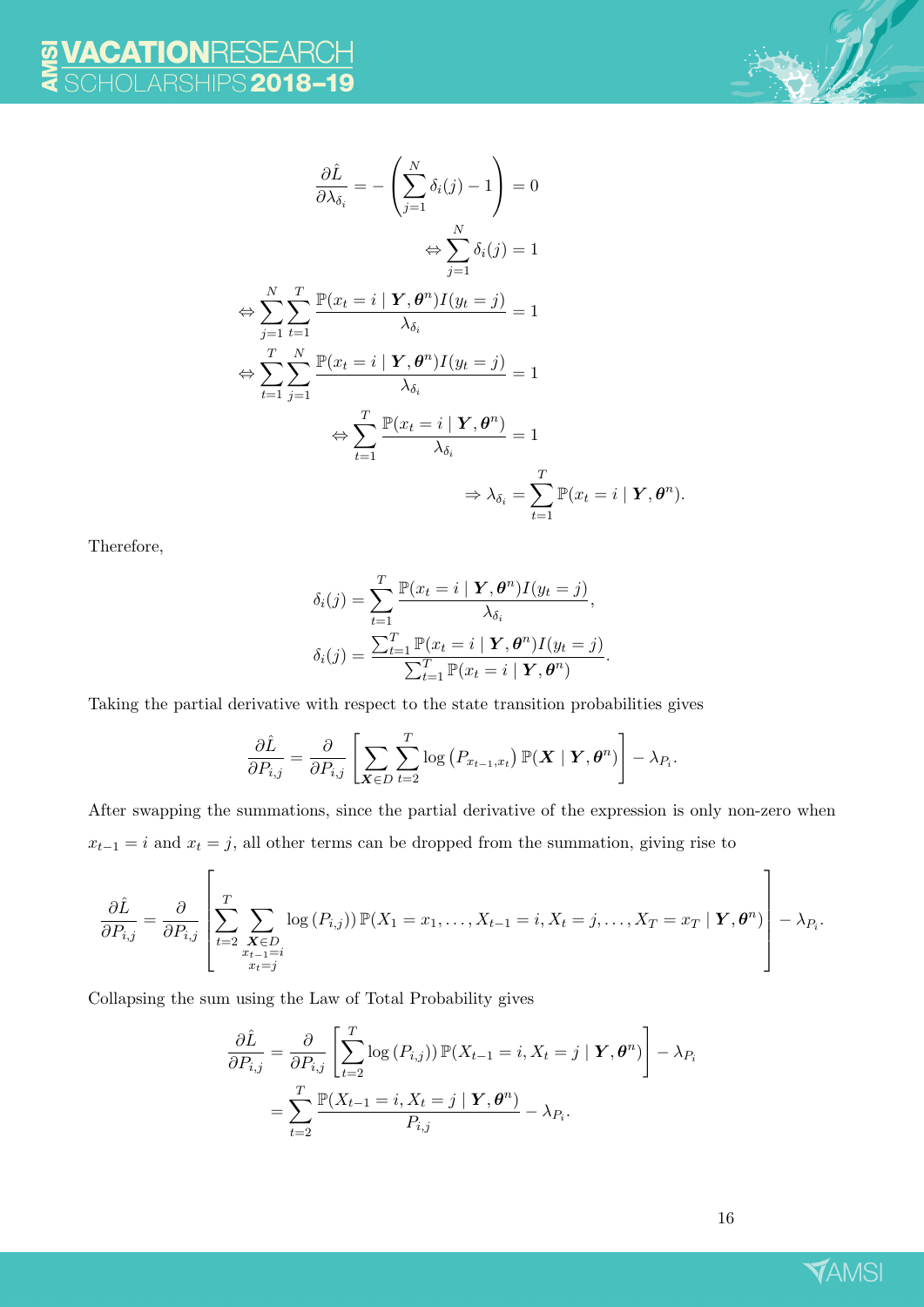

In order to maximise the parameters the partial derivative is equated to zero:

$$
0 = \sum_{t=2}^{T} \frac{\mathbb{P}(X_{t-1} = i, X_t = j \mid \boldsymbol{Y}, \boldsymbol{\theta}^n)}{P_{i,j}} - \lambda_{P_i}
$$

$$
\Rightarrow P_{i,j} = \sum_{t=2}^{T} \frac{\mathbb{P}(X_{t-1} = i, X_t = j \mid \boldsymbol{Y}, \boldsymbol{\theta}^n)}{\lambda_{P_i}}.
$$

Now using the constraints:

$$
\sum_{j=1}^{N} \sum_{t=2}^{T} \frac{\mathbb{P}(X_{t-1} = i, X_t = j \mid \mathbf{Y}, \boldsymbol{\theta}^n)}{\lambda_{P_i}} = 1
$$
  
\n
$$
\Leftrightarrow \sum_{t=2}^{T} \sum_{j=1}^{N} \mathbb{P}(X_{t-1} = i, X_t = j \mid \mathbf{Y}, \boldsymbol{\theta}^n) = \lambda_{P_i}
$$
  
\n
$$
\Leftrightarrow \sum_{t=2}^{T} \mathbb{P}(X_{t-1} = i \mid \mathbf{Y}, \boldsymbol{\theta}^n) = \lambda_{P_i}.
$$

So therefore the final expression is

$$
P_{i,j} = \frac{\sum_{t=2}^{T} \mathbb{P}(X_{t-1} = i, X_t = j \mid \mathbf{Y}, \boldsymbol{\theta}^n)}{\sum_{t=2}^{T} \mathbb{P}(X_{t-1} = i \mid \mathbf{Y}, \boldsymbol{\theta}^n)}.
$$

#### 10.1.2 Dependent Model

Again, we are going to assume the state space of the underlying hidden process is  $S_X = \{1, \ldots, M\}$ and the state space of the observations is  $S_Y = \{1, \ldots, N\}$ . Furthermore, the random observation vector is given by  $Y = (Y_1, \ldots, Y_T)$  where  $y = (y_1, \ldots, y_T)$  is a particular realisation with  $y_i \in S_Y$ for all  $i \in \{1, \ldots, T\}$ . Similarly, the state sequence is a random vector given by  $\mathbf{X} = (X_1, \ldots, X_T)$ where  $x = (x_1, \ldots, x_T)$  is a particular realisation with  $x_i \in S_X$  for all  $i \in \{1, \ldots, T\}$ . In this model the only change in assumption is that each observation is not conditionally independent of the preceding one. Therefore, there is an extra parameter that needs to be accounted for. Let  $\delta_{i,k}(j) = \mathbb{P}(y_t = j \mid y_{t-1} = k, X_t = i)$  and  $\Delta_{i,j} = \mathbb{P}(y_1 = j \mid X_1 = i)$ . Then the dependent model is described completely by  $\boldsymbol{\theta} = (\boldsymbol{\pi}, P_{i,j}, \Delta_{i,j}, \delta_{i,k}(j))$ . In order to approximate these parameters, we are going to derive the log-likelihood function of the state and observation sequence

$$
L(\boldsymbol{\theta} \mid \boldsymbol{X}, \boldsymbol{Y}) = \mathbb{P}(\boldsymbol{X}, \boldsymbol{Y} \mid \boldsymbol{\theta}),
$$
  
=  $\mathbb{P}(X_1 = x_1, \dots, X_T = x_T, Y_1 = y_1, \dots, Y_T = y_T \mid \boldsymbol{\theta}),$ 

After applying the definition of conditional probability, we get

$$
\mathbb{P}(Y_T = y_T \mid X_1 = x_1, \dots, X_T = x_T, Y_1 = y_1, \dots, Y_{T-1} = y_{t-1}, \boldsymbol{\theta}) \mathbb{P}(X_1 = x_1, \dots, X_T = x_T,
$$
  
 
$$
Y_1 = y_1, \dots, Y_{T-1} = y_{t-1} \mid \boldsymbol{\theta}).
$$

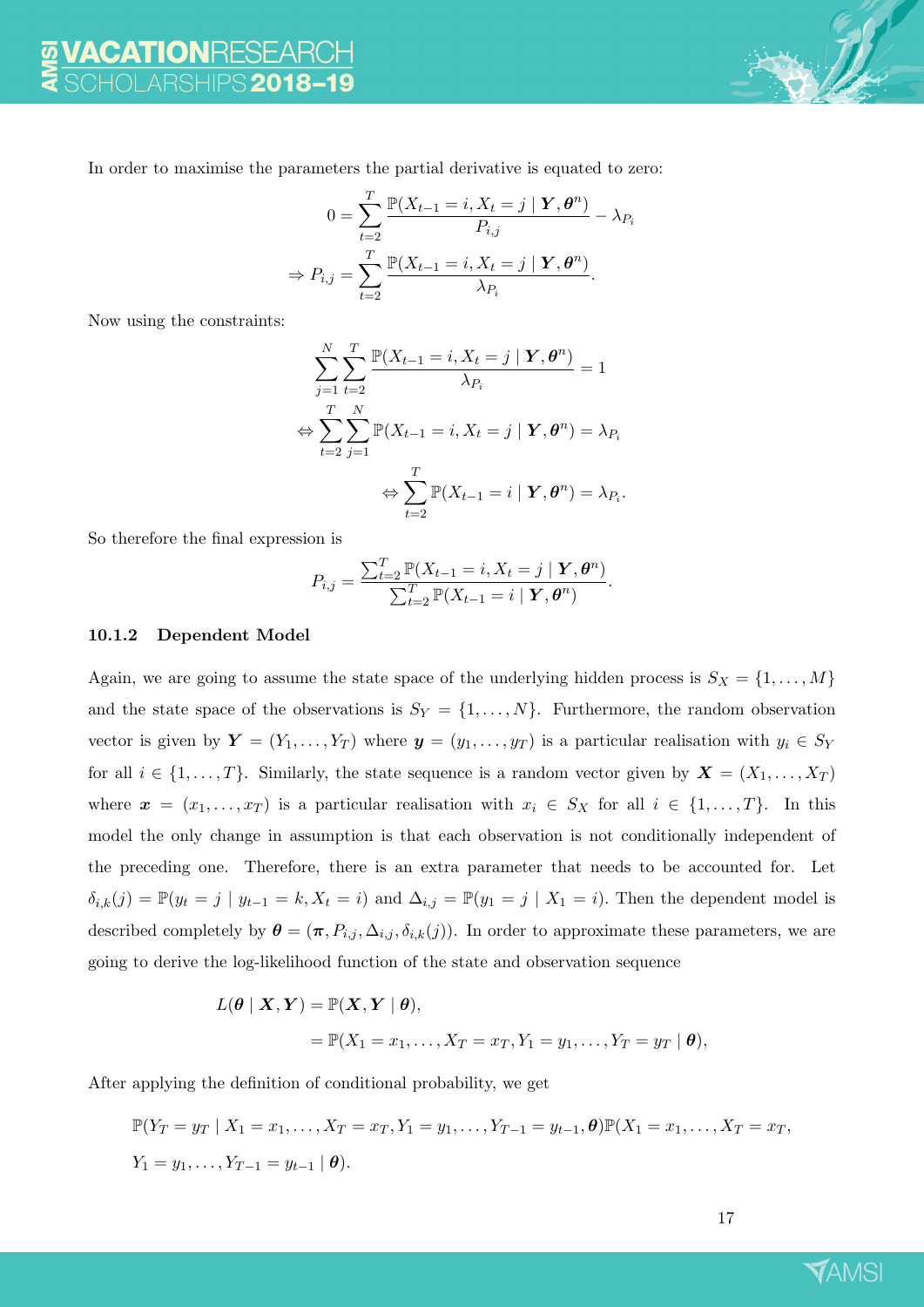Then, using conditional independence on observations more than one time step before  $T$  and states before time  $T$ , we can reduce the expression to get

$$
\mathbb{P}(Y_T = y_T \mid X_T = x_T, Y_{T-1} = y_{t-1}, \theta) \mathbb{P}(X_1 = x_1, \dots, X_T = x_T, Y_1 = y_1, \dots, Y_{T-1} = y_{t-1} \mid \theta).
$$

We can extend the procedure until the expression becomes

$$
\prod_{t=2}^{T} \mathbb{P}(Y_T = y_T | X_T = x_T, Y_{T-1} = y_{t-1}, \theta) \mathbb{P}(Y_1 = y_1 | X_1 = x_1, ..., X_T = x_T, \theta) \times
$$
  
\n
$$
\mathbb{P}(X_1 = x_1, ..., X_T = x_T | \theta)
$$
  
\n
$$
= \prod_{t=2}^{T} \mathbb{P}(Y_T = y_T | X_T = x_T, Y_{T-1} = y_{t-1}, \theta) \mathbb{P}(Y_1 = y_1 | X_1 = x_1, \theta) \mathbb{P}(X_1 = x_1, ..., X_T = x_T | \theta).
$$

Similarly, we can expand the last term in the expression using conditional independence and remove variables through the Markov property to obtain

$$
\mathbb{P}(Y_1 = y_1 \mid X_1 = x_1, \boldsymbol{\theta}) \mathbb{P}(X_1 = x_1 \mid \boldsymbol{\theta}) \prod_{t=2}^T \mathbb{P}(Y_T = y_T \mid X_T = x_T, Y_{T-1} = y_{t-1}, \boldsymbol{\theta}) \mathbb{P}(X_t = x_t, \ldots, X_{t-1} = x_{t-1} \mid \boldsymbol{\theta}).
$$

We can see that these probabilities are the same as the parameters defined earlier, and so we can substitute them in for clarity to get

$$
L(\boldsymbol{\theta} \mid \boldsymbol{X}, \boldsymbol{Y}) = \Delta_{x_1, y_1} \pi(x_1) \prod_{t=2}^T \delta_{x_t, y_{t-1}}(y_t) P_{x_{t-1}, x_t}.
$$

Therefore the log-likelihood can be written as

$$
\ell(\boldsymbol{\theta} \mid \boldsymbol{X}, \boldsymbol{Y}) = \log(\Delta_{x_1, y_1}) + \log(\pi(x_1)) + \sum_{t=2}^T \log(\delta_{x_t, y_{t-1}}(y_t)) + \log(P_{x_{t-1}, x_t}),
$$

and after taking the conditional expectation with respect to  $X | Y, \theta^n$  the expression becomes

$$
\mathbb{E}_{\mathbf{X}|\mathbf{Y},\boldsymbol{\theta}^n} \left[ \ell(\boldsymbol{\theta} \mid \mathbf{X}, \mathbf{Y}) \right] = \sum_{\mathbf{X} \in D} \left[ \log(\Delta_{x_1,y_1}) + \log(\pi(x_1)) + \sum_{t=2}^T \log(\delta_{x_t,y_{t-1}}(y_t)) + \log(P_{x_{t-1},x_t}) \right] \mathbb{P}(\mathbf{X} \mid \mathbf{Y}, \boldsymbol{\theta}^n).
$$

Now looking at the constraints placed on the parameters

$$
\sum_{i=1}^{M} \pi_i - 1 = 0,
$$
  
\n
$$
\sum_{j=1}^{M} P_{i,j} - 1 = 0 \ \forall i \in \{1, \dots M\},
$$
  
\n
$$
\sum_{j=1}^{N} \Delta_{i,j} - 1 = 0 \ \forall i \in \{1, \dots M\},
$$
  
\n
$$
\sum_{j=1}^{N} \delta_{i,k}(j) - 1 = 0 \ \forall i \in \{1, \dots M\}.
$$

18

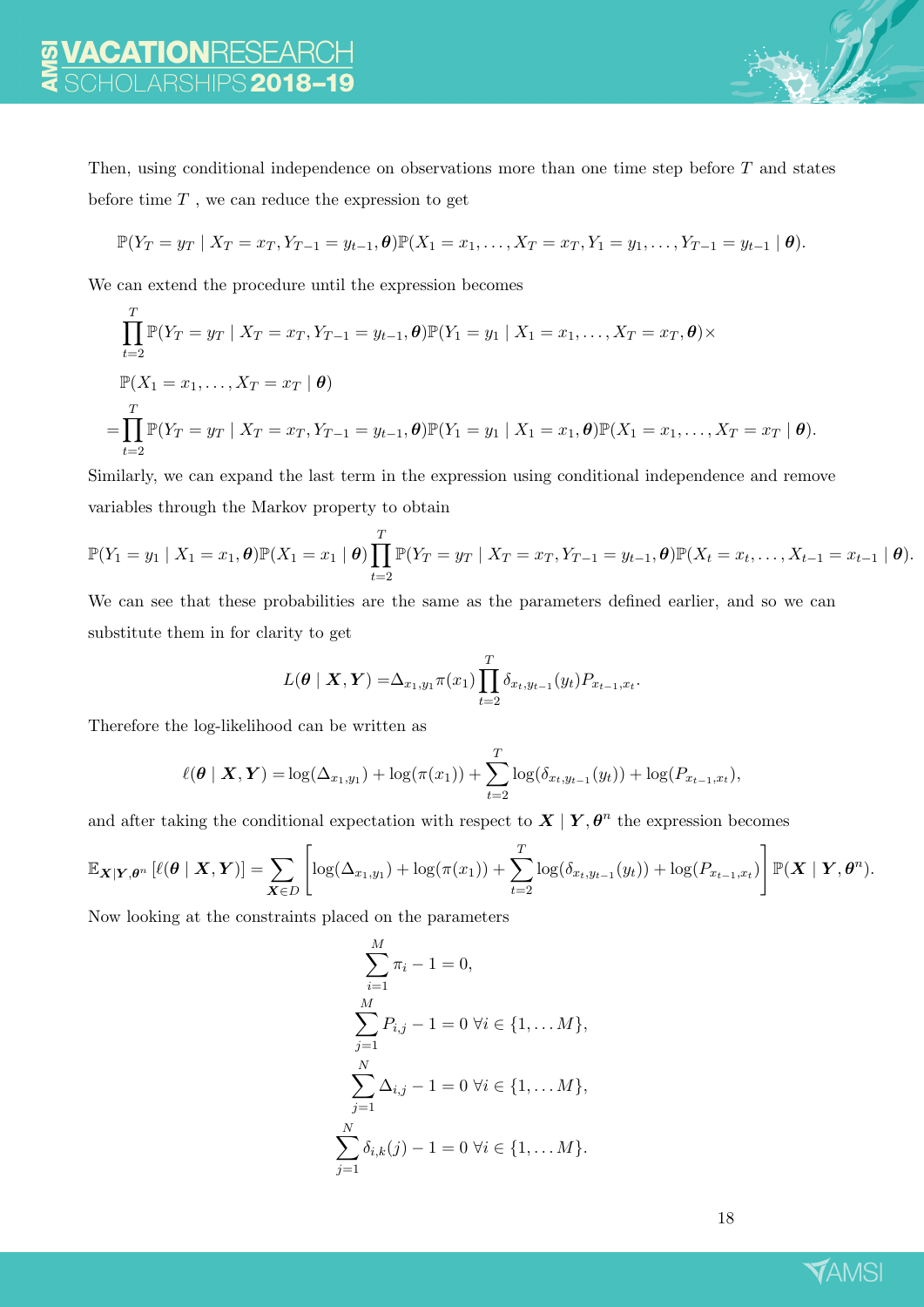

Let

$$
\hat{L}() = \sum_{\mathbf{X} \in D} \left[ \log(\Delta_{y_1, x_1}) + \log(\pi(x_1)) + \sum_{t=2}^{T} \log(\delta_{x_t, y_{t-1}}(y_t)) + \log(P_{x_{t-1}, x_t}) \right] \mathbb{P}(\mathbf{X} \mid \mathbf{Y}, \boldsymbol{\theta}^n) \n- \lambda_{\pi} \left( \sum_{i=1}^{M} \pi_i - 1 \right) - \sum_{i=1}^{M} \lambda_{P_i} \left( \sum_{j=1}^{M} P_{i,j} - 1 \right) - \sum_{i=1}^{M} \lambda_{\Delta_i} \left( \sum_{j=1}^{N} \Delta_{i,j} - 1 \right) \n- \sum_{i=1}^{M} \sum_{k=1}^{N} \lambda_{\delta_{i,k}} \left( \sum_{j=1}^{N} \delta_{i,k}(j) - 1 \right)
$$

be the Lagrangian and we will use this to obtain parameters that maximise the conditional expectation by first calculating each partial derivative. We will first look at  $\pi_i$  and therefore all terms not including this parameter can be removed, resulting in

$$
\frac{\partial \hat{L}}{\partial \pi_i} = \frac{\partial}{\partial \pi_i} \left[ \sum_{\mathbf{X} \in D} \log \left( \pi_{x_1} \right) \mathbb{P}(\mathbf{X} \mid \mathbf{Y}, \boldsymbol{\theta}^n) - \lambda_{\pi} \left( \sum_{i=1}^M \pi_i - 1 \right) \right].
$$

Now, we know that the derivative of  $\sum_{i=1}^{M} \pi_i$  is non-zero only when the dummy variable  $i = i$ , which reduces the expression to

$$
\frac{\partial}{\partial \pi_i} \left[ \sum_{\boldsymbol X \in D} \log \left(\pi_{x_1}\right) \mathbb{P}(\boldsymbol X \mid \boldsymbol Y, \boldsymbol \theta^n) \right] - \lambda_{\pi}.
$$

We can then reduce the expression even further by noticing that any term of the sum that does not include  $X_1 = x_1$  will have a derivative of zero, and so we get

$$
\frac{\partial}{\partial \pi_i} \left[ \sum_{\substack{\mathbf{X} \in D \\ x_1 = i}} \log \left( \pi_i \right) \mathbb{P}(X_1 = i, X_2 = x_2, \dots, X_T = x_T \mid \mathbf{Y}, \boldsymbol{\theta}^n) \right] - \lambda_{\pi}
$$

$$
= \frac{\partial}{\partial \pi_i} \left[ \log \left( \pi_i \right) \mathbb{P}(X_1 = i \mid \boldsymbol{Y}, \boldsymbol{\theta}^n) \right] - \lambda_{\pi}, \tag{3}
$$

$$
= \frac{\mathbb{P}(X_1 = i \mid \boldsymbol{Y}, \boldsymbol{\theta}^n)}{\pi_i} - \lambda_{\pi}.
$$
\n(4)

Next we take the derivative with respect to  $\lambda_{\pi}$ , so we get

$$
\frac{\partial \hat{L}}{\partial \lambda_{\pi}} = -\left(\sum_{i=1}^{M} \pi_i - 1\right).
$$

Taking the derivative with respect to  $P_{i,j}$  gives

$$
\frac{\partial \hat{L}}{\partial P_{i,j}} = \frac{\partial}{\partial P_{i,j}} \left[ \sum_{\mathbf{X} \in D} \sum_{t=2}^{T} \log \left( P_{x_{t-1},x_t} \right) \mathbb{P}(\mathbf{X} \mid \mathbf{Y}, \boldsymbol{\theta}^n) \right] - \lambda_{P_i}
$$

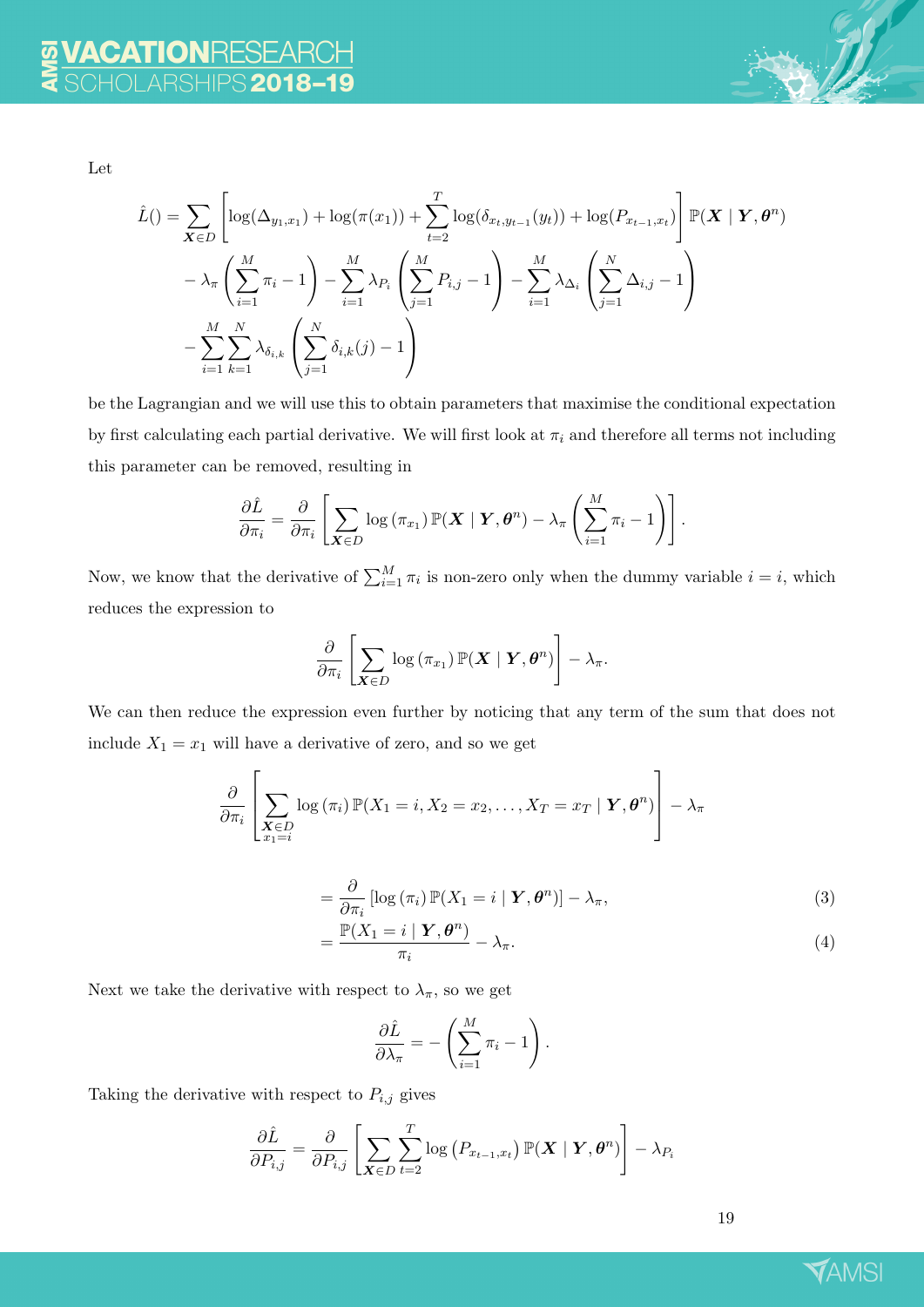and following the thought process from equation (3) the non-zero terms will occur when  $x_{t-1} = j$  and  $x_t = i$ , which reduces the RHS to

$$
\frac{\partial}{\partial P_{i,j}}\left[\sum_{\substack{\mathbf{X}\in D\\x_{t-1}=i}}\sum_{t=2}^T \log(P_{i,j})\,\mathbb{P}(X_1=x_1,\ldots,X_{t-1}=i,X_t=j,\ldots,X_T=x_t\mid \mathbf{Y},\boldsymbol{\theta}^n)\right]-\lambda_{P_i}.
$$

Since both summations are finite, they can be switched which then allows us to use the Law of Total Probability to simplify the expression and obtain

$$
\frac{\partial}{\partial P_{i,j}} \left[ \sum_{t=2}^{T} \log \left( P_{i,j} \right) \mathbb{P}(X_{t-1} = i, X_t = j \mid \boldsymbol{Y}, \boldsymbol{\theta}^n) \right] - \lambda_{P_i}
$$
\n
$$
= \sum_{t=2}^{T} \frac{\mathbb{P}(X_{t-1} = i, X_t = j \mid \boldsymbol{Y}, \boldsymbol{\theta}^n)}{P_{i,j}} - \lambda_{P_i}.
$$

For  $\lambda_{P_i}$  the partial derivative is

$$
\frac{\partial \hat{L}}{\partial \lambda_{\pi}} = -\left(\sum_{j=1}^{M} P_{i,j} - 1\right).
$$

Next, we look at  $\Delta_{i,j}$  which gives

$$
\frac{\partial \hat{L}}{\partial \Delta_{i,j}} = \frac{\partial}{\partial \Delta_{i,j}} \left[ \sum_{\mathbf{X} \in D} \log \left( \Delta_{x_1, y_1} \right) \mathbb{P}(\mathbf{X} \mid \mathbf{Y}, \boldsymbol{\theta}^n) \right] - \lambda_{\Delta_i}.
$$

Again, we can reduce the sum by noticing that non-zero terms will occur only if  $y_1 = j$  and  $x_1 = i$ . However,  $Y$  is an observed sequence and so we will use the indicator function  $\mathbb I$  which results in

$$
\frac{\partial}{\partial \Delta_{i,j}} \left[ \sum_{\substack{\mathbf{X} \in D \\ x_1 = i}} \log (\Delta_{i,j}) \mathbb{P}(X_1 = i, X_2 = x_2, \dots, X_T = x_T | \mathbf{Y}, \theta^n) \mathbb{I}(y_1 = j) \right] - \lambda_{\Delta_i},
$$
\n
$$
= \frac{\partial}{\partial \Delta_{i,j}} \left[ \log (\Delta_{i,j}) \mathbb{P}(X_1 = i | \mathbf{Y}, \theta^n) \mathbb{I}(y_1 = j) \right] - \lambda_{\Delta_i},
$$
\n
$$
= \frac{\mathbb{P}(X_1 = i | \mathbf{Y}, \theta^n) \mathbb{I}(y_1 = j)}{\Delta_{i,j}} - \lambda_{\Delta_i}.
$$

For  $\lambda_{\Delta_i}$  the derivative reduces to

$$
\frac{\partial}{\partial \lambda_{\Delta_i}} = -\left(\sum_{j=1}^N \Delta_{i,j} - 1\right).
$$

Finally, the partial derivative of  $\hat{L}$  with respect to  $\delta_{i,k}(j)$  is

$$
\frac{\partial \hat{L}}{\partial \delta_{i,k}(j)} = \frac{\partial}{\partial \delta_{i,k}(j)} \left[ \sum_{\mathbf{X} \in D} \sum_{t=2}^T \log(\delta_{x_t, y_{t-1}}(y_t)) \mathbb{P}(\mathbf{X} \mid \mathbf{Y}, \boldsymbol{\theta}^n) \right] - \lambda_{\delta_i(j)}.
$$

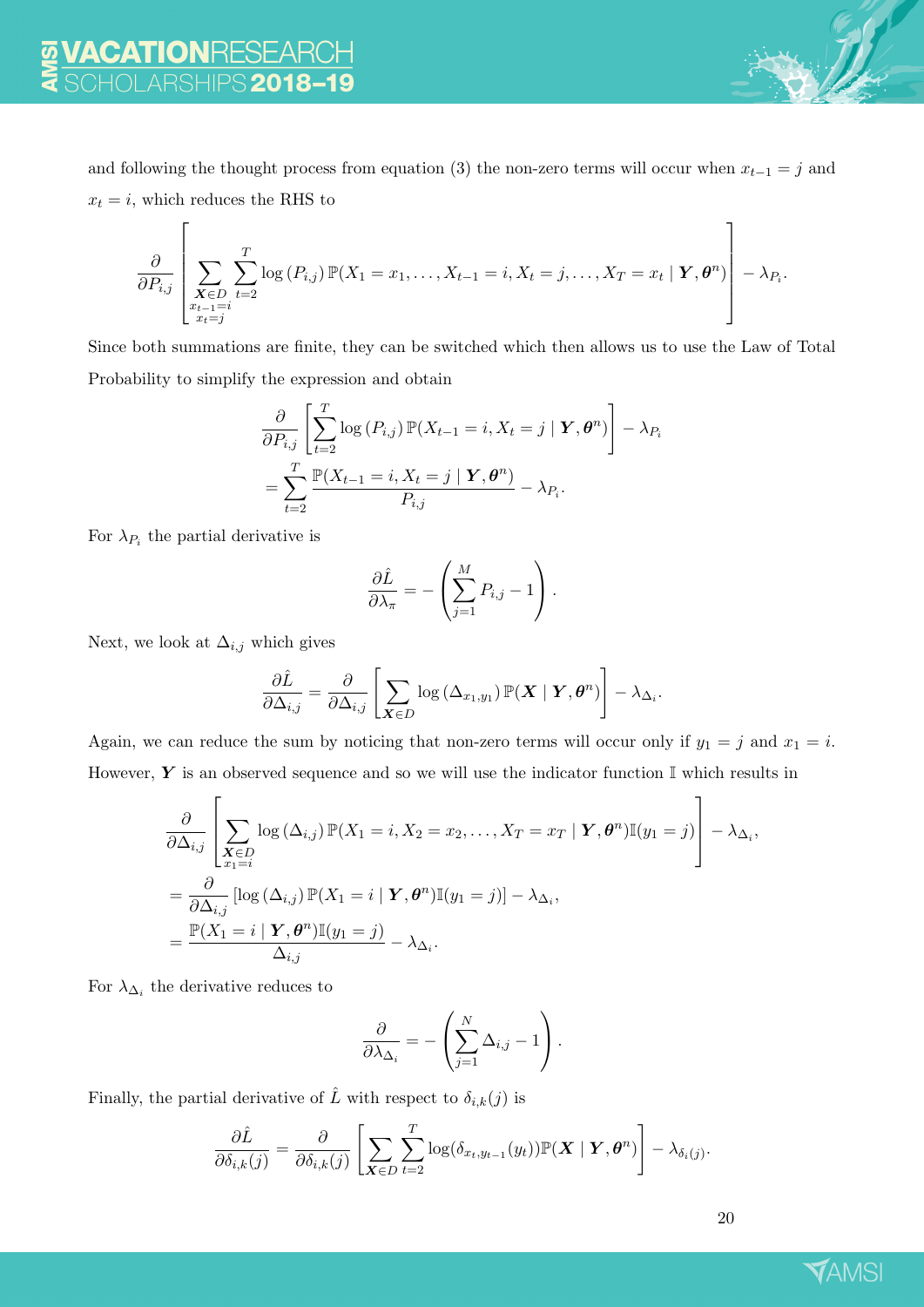We can see that non-zero terms will occur only when  $x_t = i$ ,  $y_{t-1} = k$  and  $y_t = j$ . Again, because Y is an observed vector, we will use the indicator function to ensure that the derivative is non-zero, and so substituting in, we get

$$
\frac{\partial}{\partial \delta_{i,k}(j)} \left[ \sum_{\substack{\mathbf{X} \in D \\ x_t = i}} \sum_{t=2}^T \log(\delta_{i,k}(j)) \mathbb{P}(X_1 = x_1, \dots, X_t = i, \dots, X_T = x_T \mid \mathbf{Y}, \boldsymbol{\theta}^n) \mathbb{I}(y_{t-1} = k, y_t = j) \right] - \lambda_{\delta_{i,k}}.
$$

Since both summations are finite we can swap them and then use the Law of Total Probability to leave the expression as

$$
\frac{\partial}{\partial \delta_{i,k}(j)} \left[ \sum_{t=2}^T \log(\delta_{i,k}(j)) \mathbb{P}(X_t = i \mid \mathbf{Y}, \boldsymbol{\theta}^n) \mathbb{I}(y_{t-1} = k, y_t = j) \right] - \lambda_{\delta_{i,k}}
$$
\n
$$
= \sum_{t=2}^T \frac{\mathbb{P}(X_t = i \mid \mathbf{Y}, \boldsymbol{\theta}^n) \mathbb{I}(y_{t-1} = k, y_t = j)}{\delta_{i,k}(j)} - \lambda_{\delta_{i,k}}.
$$

For  $\lambda_{\delta_{i,k}}$  the derivative reduces to

T

$$
\frac{\partial}{\partial \lambda_{\delta_{i,k}}} = -\left(\sum_{j=1}^N \delta_{i,k}(j) - 1\right).
$$

We then equate each partial derivative to zero which yields the set of equations

$$
\frac{\mathbb{P}(X_1 = i \mid \mathbf{Y}, \theta^n)}{\pi_i} - \lambda_{\pi} = 0,
$$
  

$$
-\left(\sum_{i=1}^M \pi_i - 1\right) = 0,
$$
  

$$
\sum_{t=2}^T \frac{\mathbb{P}(X_{t-1} = i, X_t = j \mid \mathbf{Y}, \theta^n)}{P_{i,j}} - \lambda_{P_i} = 0,
$$
  

$$
-\left(\sum_{j=1}^M P_{i,j} - 1\right) = 0,
$$
  

$$
\frac{\mathbb{P}(X_1 = i \mid \mathbf{Y}, \theta^n)\mathbb{I}(y_1 = j)}{\Delta_{i,j}} - \lambda_{\Delta_i} = 0,
$$
  

$$
-\left(\sum_{j=1}^N \Delta_{i,j} - 1\right) = 0,
$$
  

$$
\sum_{t=2}^T \frac{\mathbb{P}(X_t = i \mid \mathbf{Y}, \theta^n)\mathbb{I}(y_{t-1} = k, y_t = j)}{\delta_{i,k}(j)} - \lambda_{\delta_{i,k}} = 0,
$$
  

$$
-\left(\sum_{j=1}^N \delta_{i,k}(j) - 1\right) = 0.
$$

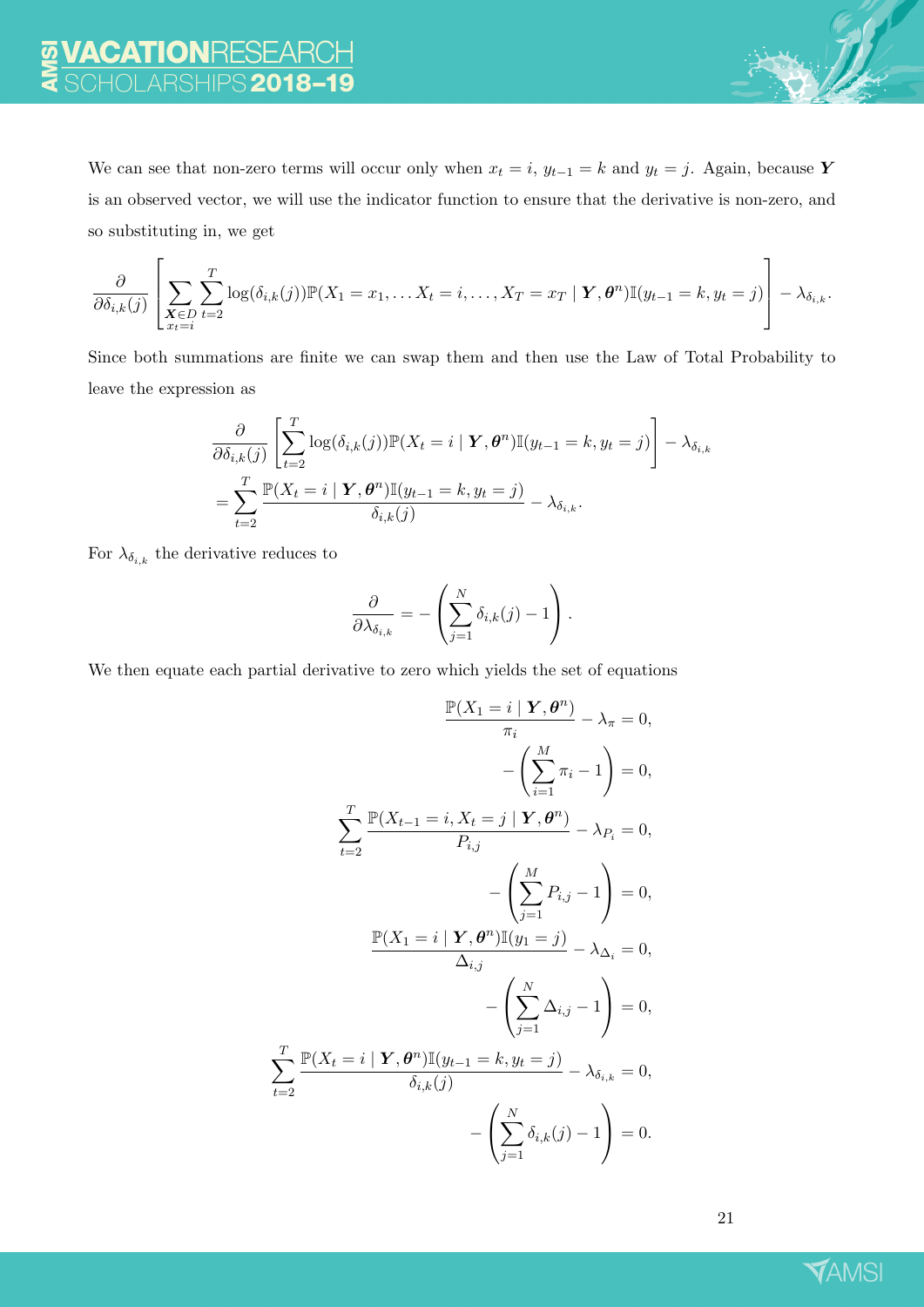It turns out that  $\Delta_{i,j}$  and  $\delta_{i,k}(j)$  are the only parameters that have a different expression compared to the independent model. If we look at  $\Delta_{i,j}$  we get

$$
\frac{\mathbb{P}(X_1=i \mid \boldsymbol{Y}, \boldsymbol{\theta}^n) \mathbb{I}(y_1=j)}{\lambda_{\Delta_i}} = \Delta_{i,j}.
$$

Now, substituting into the other equation results in

$$
\sum_{j=1}^{N} \frac{\mathbb{P}(X_1 = i \mid \mathbf{Y}, \boldsymbol{\theta}^n) \mathbb{I}(y_1 = j)}{\lambda_{\Delta_i}} = 1,
$$
  

$$
\Leftrightarrow \mathbb{P}(X_1 = i \mid \mathbf{Y}, \boldsymbol{\theta}^n) = \lambda_{\Delta_i}.
$$

Therefore, the final estimate expression is

$$
\Delta_{i,j} = \frac{\mathbb{P}(X_1 = i \mid \boldsymbol{Y}, \boldsymbol{\theta}^n) \mathbb{I}(y_1 = j)}{\mathbb{P}(X_1 = i \mid \boldsymbol{Y}, \boldsymbol{\theta}^n)}.
$$

Finally,

$$
\delta_{i,k}(j) = \sum_{t=2}^T \frac{\mathbb{P}(X_t = i \mid \boldsymbol{Y}, \boldsymbol{\theta}^n) \mathbb{I}(y_{t-1} = k, y_t = j)}{\lambda_{\delta_{i,k}}}.
$$

Now, substituting into the other equation results in

$$
\sum_{j=1}^{N} \sum_{t=2}^{T} \frac{\mathbb{P}(X_t = i \mid \mathbf{Y}, \boldsymbol{\theta}^n) \mathbb{I}(y_{t-1} = k, y_t = j)}{\lambda_{\delta_{i,k}}} = 1,
$$

$$
\sum_{t=2}^{T} \mathbb{P}(X_t = i \mid \mathbf{Y}, \boldsymbol{\theta}^n) \mathbb{I}(y_{t-1} = k) = \lambda_{\delta_{i,k}}.
$$

Therefore the final estimate expression is

$$
\delta_{i,k}(j) = \frac{\sum_{t=2}^{T} \mathbb{P}(X_t = i \mid \mathbf{Y}, \boldsymbol{\theta}^n) \mathbb{I}(y_{t-1} = k, y_t = j)}{\sum_{t=2}^{T} \mathbb{P}(X_t = i \mid \mathbf{Y}, \boldsymbol{\theta}^n) \mathbb{I}(y_{t-1} = k)}.
$$

#### 10.2 Matlab Code

#### 10.2.1 Alpha function matrix

- $1$  function  $[result, ALPHA] = forward algorithm vector(t, i, N, initialist, P, delta)$ , y )
- 2 %Calculate P( $Y_1 = y_1, \ldots, Y_t = y_t, X_t = i \text{ [theta]}$ ; the probability that  $Y_{-}1 = y_{-}1$ , ...,  $Y_{-}t = y_{-}t$  (the observation sequence up to time  $t$ ) given the
- 3 % parameters and  $X_t = i$  (the state at time t is i).

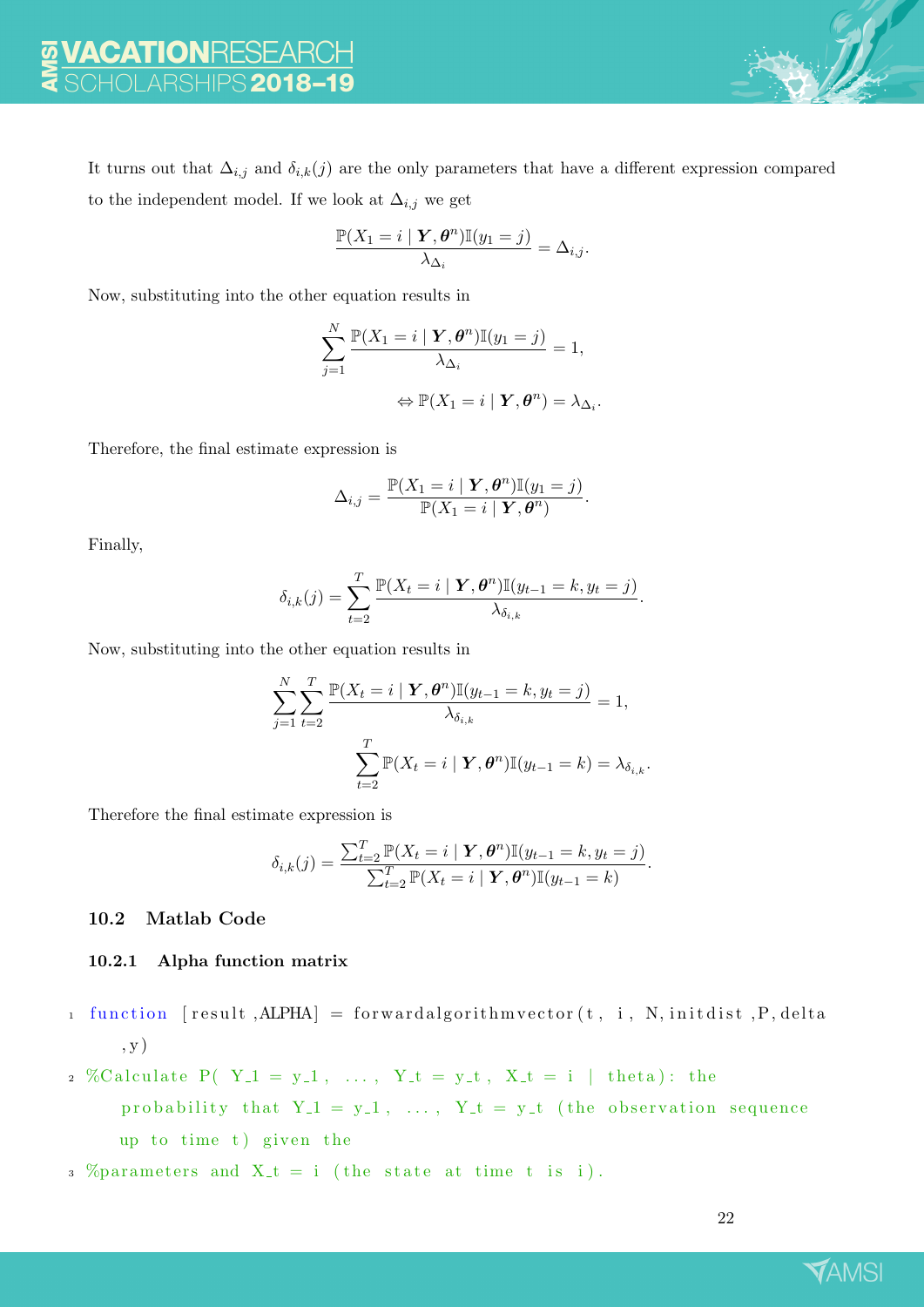

```
4 \t% t = vector of whole numbers from 1 to the final time point5\% i = a vector of whole numbers from 1 to the number of states
\frac{6}{6} \% N = the number of states
7 \t% init dist = the row vector containing the initial distribution
8 % probabilities across all the states
9 \text{ } \% P = the state transition matrix
10 % delta = a matrix where the i, j–th element is the probability of seeing
11 \t% observation i given the system is in state j
12 \frac{\%}{\%} y = the observation sequence
13 % OUTPUT: the matrix alpha(i, t) where alpha(i, t) is P(Y_1 = y_1, \ldots,Y_t = y_t, X_t = i \mid theta)14 WHETHOD: the calculation is done recursively, with each recursion done
      with
15 \, %/6t (1:end-1)_{16} if t (end)==1
17 % calculates the starting value in the recursion for all states
result = (initdist. * delta(y(1), i));
19 e se
20 [X, A LPHA] = forward algorithm vector(t (1: end-1), i, N, initialist, P, delta, y);
21
r e sult = (\text{sum}(\text{repmat}(X, [1, N]) \cdot *P) \cdot * (\text{delta}(y(t(\text{end})), i)));
\% calculates the column vector of ALPHA(i, t(end)) for all states
24 end
25 ALPHA(1:N, length(t)) = result;26 end
  10.2.2 Beta function matrix
1 function [result, BETA] = backward algorithm vector (t, i, N, \text{initial}, P, delta
```
, y ) 2 %Calculate P(  $Y_{-}(t+1) = y_{-}(t+1)$ , ...,  $Y_{-}T = y_{-}T$  |  $X_{-}t = i$ , theta): the probability that  $Y_{-}(t+1) = y_{-}(t+1)$ , ...,  $Y_{-}T = y_{-}T$  (the observation

23

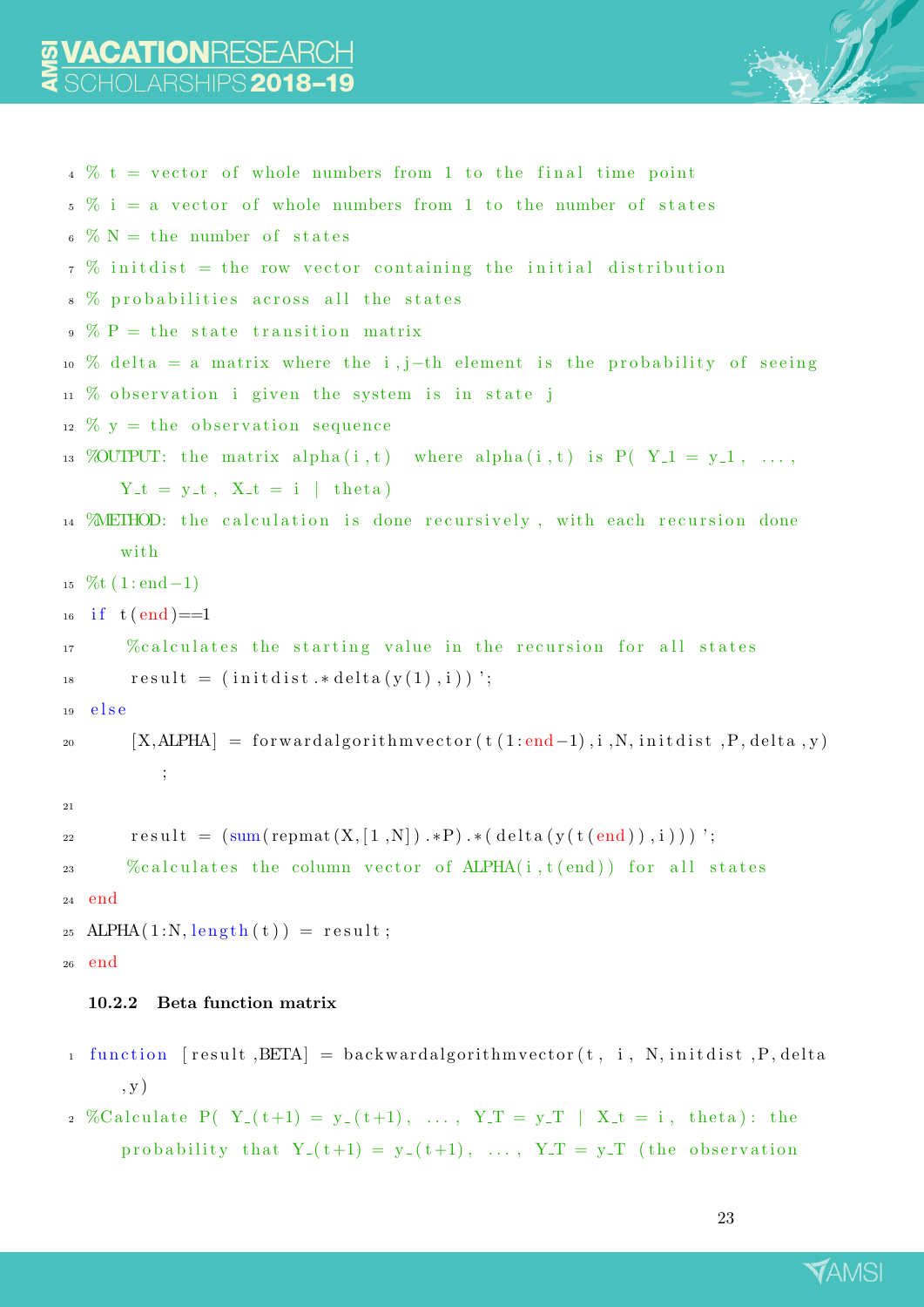

```
sequence from time t+1 to time T) given the
3 % parameters and X_t = i (the state at time t is i).
4\% t = vector of whole numbers from 1 to the final time point
5\% i = a vector of whole numbers from 1 to the number of states
 \% N = the number of states
7 \t% init dist = the row vector containing the initial distribution
8 % probabilities across all the states
9 \text{ } \% P = the state transition matrix
10 % delta = a matrix where the i, j–th element is the probability of seeing
11 \t% observation i given the system is in state j
12 \frac{\%}{\%} y = the observation sequence
13 %OUTPUT: the matrix BETA(i, t) where alpha(i, t) is P(Y<sub>-1</sub> = y<sub>-1</sub>, ..., Y<sub>-</sub>t
       = y_t | X_t = i, theta)
14 WHETHOD: the calculation is done recursively, with each recursion done
      with
15 \; \%t (2:end)16 if t(1) = \text{length}(y)\frac{1}{17} %initialises the recursion with BETA(i,T) equalling 1 for all states
result = ones (N, 1);
19 e l s e
20 [X, BETA] = backward algorithm vector(t(2:end), i, N, initialist, P, delta, y);r e sult = sum(P. * repmat ((delta (y(t(2)), i)), [N, 1]). * repmat(X', [N, 1]), 2)
          ;
\% calculates the column vector of BETA(i, t (end)) for all states
23 end
24 BETA(1:N, (\text{length}(y) +1 - \text{length}(t))) = \text{result};25 end
  10.2.3 Zeta function matrix
1 function [E] = epsilonalgorithm vector (N, P, delta, y, ALPHA, BETA, prob.y theta
```
)

```
2 % Calculates the zeta function matrix
```
24

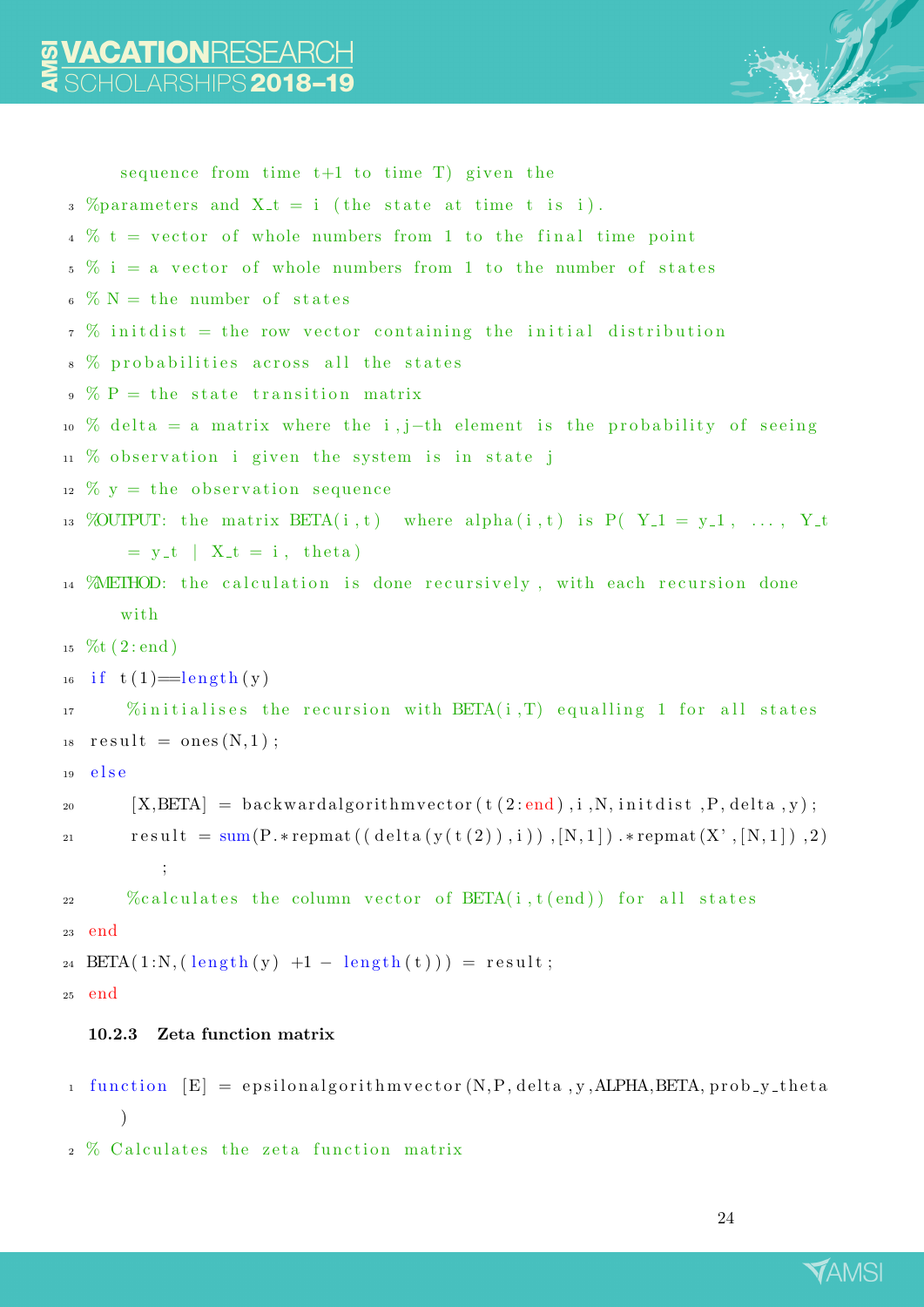

```
3 \% N = the number of hidden states
```
 $4\%$  P = the state transition matrix

```
5\% delta = a matrix where the i, j–th element is the probability of seeing
```
- $\frac{6}{6}$  % y = the observation sequence
- $\frac{7}{2}$  % ALPHA = the alpha function matrix
- $8\%$  BETA = the beta function matrix
- $9 \%$  observation i given the system is in state j
- 10 % prob\_y\_theta = the likelihood of the current observation sequence
- 11 % OUTPUT: the zeta function matrix
- $12$  *METHOD:* the calculation is done using mainly repmat and sum commands to
- 13 %ensure it is vectorised

 $_{14}$  temp1=1: length (y);

```
15
```
- $16$  temp2 = repmat(ALPHA(:,1:end-1), [1,N]). \* repmat(reshape(delta(y(temp1(2: end)),:  $\left(1, N*(\text{length}(y)-1)\right)$ ,  $[N, 1]$  .\*repmat(reshape (BETA(:,2:end)  $\langle$ , [1,N\*(length(y)-1)]), [N, 1]);
- $_{17}$  E = ( $\text{reshape}(\text{sum}((\text{reshape}(\text{temp2}',[(\text{length}(y)-1),N*N]))', 2), [N,N])', *P)$ .  $prob_v_t$  theta;
- 18

19

<sup>20</sup> end

## 10.2.4 Observation-state probability matrix

```
1 function \lceil \text{delta} \rceil = \text{DeltaApproximation}(t, N, GAMMA, E, M, y)2 %C alculates the observation-state probability matrix
```

```
3 \frac{6}{10} t = vector of whole numbers from 1 to the final time point
```
- $4 \% N =$  the number of hidden states
- $\frac{5}{6}$  % GAMMA = the gamma matrix
- $6\% E =$  the zeta function matrix
- $7 \text{ W} = \text{number of observation states}$
- $\frac{6}{8}$   $\frac{6}{8}$  y = the observation sequence
- 9 %OUTPUT: the observation-state probability matrix

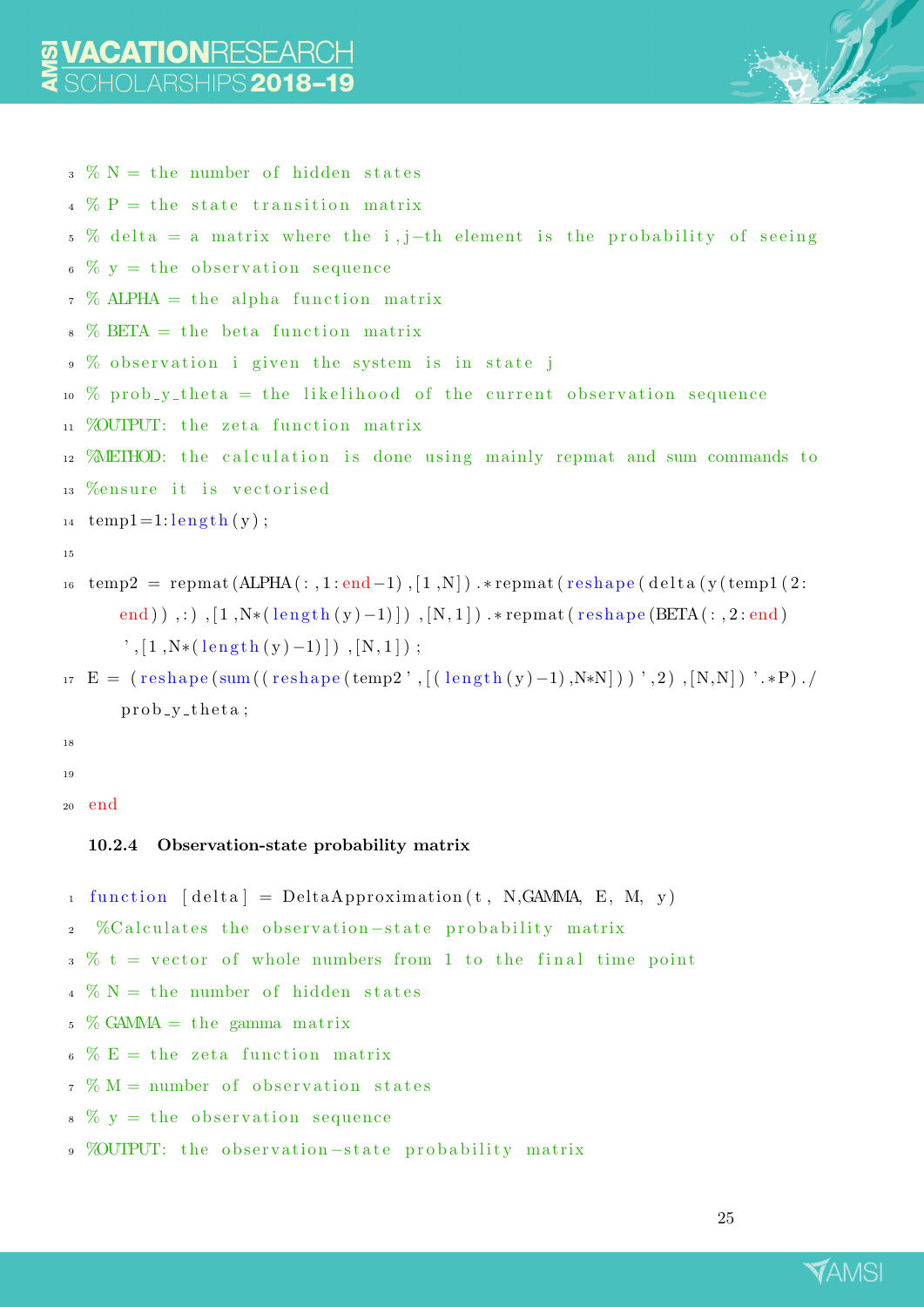

```
<sup>9</sup> WHETHOD: the calculation is done using mainly repmat and sum commands to
11 %ensure it is vectorised
```

```
_{12} temp = repmat(GAMMA(:, t (1:end-1)), [1,M]). * (repmat(repmat(y(1:end-1), [N
       (1,1]), [1,M]) = reshape (repmat (1:M, [\text{length}(y) -1,1]), [1,M*(\text{length}(y) -1)])
       ) ;
```
13

```
_{14} delta = reshape (sum (reshape (temp ', [ (length (y ) -1)], M*N) ', 2), [M,N] ). / repmat
        (( \text{sum}(\text{GAMMA}(:, t(1:\text{end}-1)) , 2) ), [M, 1]);
```
<sup>15</sup> end

## 10.2.5 State transition matrix

- 1 function  $[P] = P_{i}$  jApproximation (t, N, GAMMA, E)
- 2 % Calculate state transition matrix
- $3 \frac{6}{10} t =$  vector of whole numbers from 1 to the final time point
- $\frac{4}{4}$  % N = the number of states
- $\frac{5}{6}$  % GAMMA = the gamma matrix
- $\frac{6}{6}$   $\frac{6}{6}$  E = the zeta function matrix
- 7 %OUTPUT: the state transition matrix
- $\mathbb{P} = \mathbb{E}$ ./(repmat(sum(GAMMA(:, t (1:end-1)), 2), [1,N]));
- <sup>9</sup> end

# 10.2.6 EM algorithm

- 1 function  $[prob_1, k_1, k_2, \ldots, p, delta] = EM(y, init, P, 0, delta, 0, N, M)$
- 2 format long
- 3 % Calculates the model parameters that maximise the likelihood of the
- 4 % observation sequence given an intital parameter estimate
- $\frac{5}{5}$  % y = the observation sequence
- $\frac{6}{6}$  % init = the initial row vector containing the initial distribution
- $7\%$  probabilities across all the states
- $8\%$  P<sub>-0</sub> = the initial state transition matrix
- 9 % delta\_0 = the initial observation-state probability matrix
- 10 % OUTPUT: the model parameters that maximise the likelihood of the
- $11$  % observation sequence given an initial parameter estimate

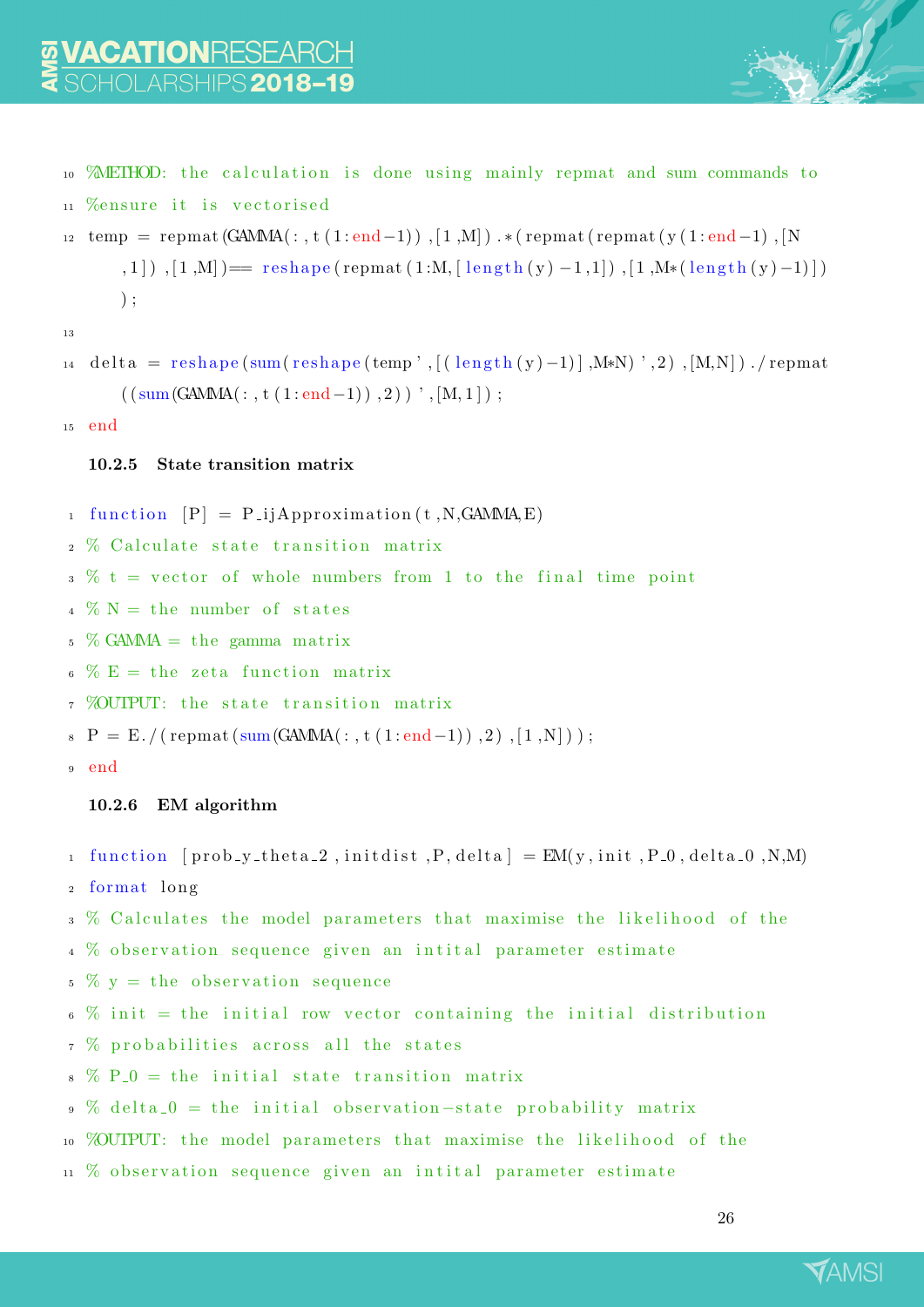

```
12
_{13} thereallength = 1:length(y);
_{14} [", ALPHA] = forward algorithm vector (the reallength, 1:N, N, init, P_0, delta_0
       , y ) ;
15\% finds the alpha function matrix
16
17 \quad \text{[}^{\sim}, \text{BETA}] = \text{backwardalgorithmvector}(\text{thermallength}, 1:N, N, \text{init}, P_0, \text{delta}_0), y ) ;
18 % finds the beta function matrix
19
20 prob_y_theta=sum(ALPHA(:, \text{length}(y)));21 %finds the current likelihood using the current parameter estimates
22
23 GAMMA= (ALPHA.*BETA). /(prob_y_theta);
24\%calculates the gamma matrix
25
E = epsilonalgorithmyector (N, P_0, delta 0, y, ALPHA, BETA, prob<sub>-y-theta</sub>);
27\%calculates the zeta matrix
28
P = P_{ij}Approximation (thereallength, N, GAMMA, E);
30 %calculates the updated state transition matrix
31
32 in it d is t = GAMMA(:,1)';
33 %calculates the updated initial distribution
34
35
36 delta = DeltaApproximation (1:\text{length}(y)), N, GAMMA, E, M, y);
37 %calculates the updated observation-state matrix
38
39
\left[ \begin{array}{cc} \sim \end{array} \right] = forward algorithm vector (1: length(y), 1:N, N, initialist, P, delta,y ) ;
```